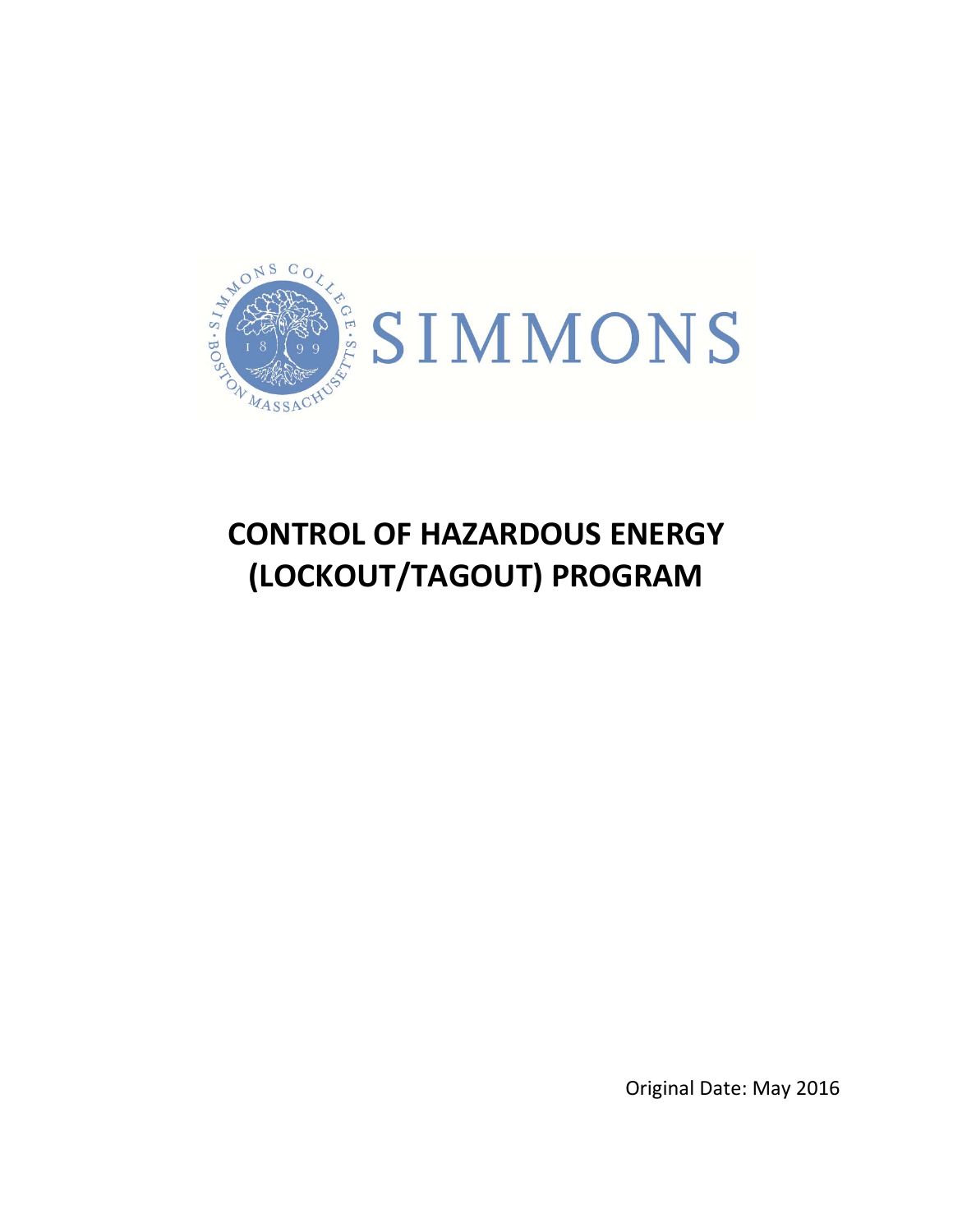# **CONTROL OF HAZARDOUS ENERGY (LOCKOUT/TAGOUT) PROGRAM REVIEW SUMMARY**

| Revision(s) | By | Affiliation | Date | <b>Changes</b> |
|-------------|----|-------------|------|----------------|
|             |    |             |      |                |
|             |    |             |      |                |
|             |    |             |      |                |
|             |    |             |      |                |
|             |    |             |      |                |
|             |    |             |      |                |
|             |    |             |      |                |
|             |    |             |      |                |
|             |    |             |      |                |
|             |    |             |      |                |
|             |    |             |      |                |
|             |    |             |      |                |
|             |    |             |      |                |
|             |    |             |      |                |
|             |    |             |      |                |
|             |    |             |      |                |
|             |    |             |      |                |
|             |    |             |      |                |
|             |    |             |      |                |
|             |    |             |      |                |
|             |    |             |      |                |
|             |    |             |      |                |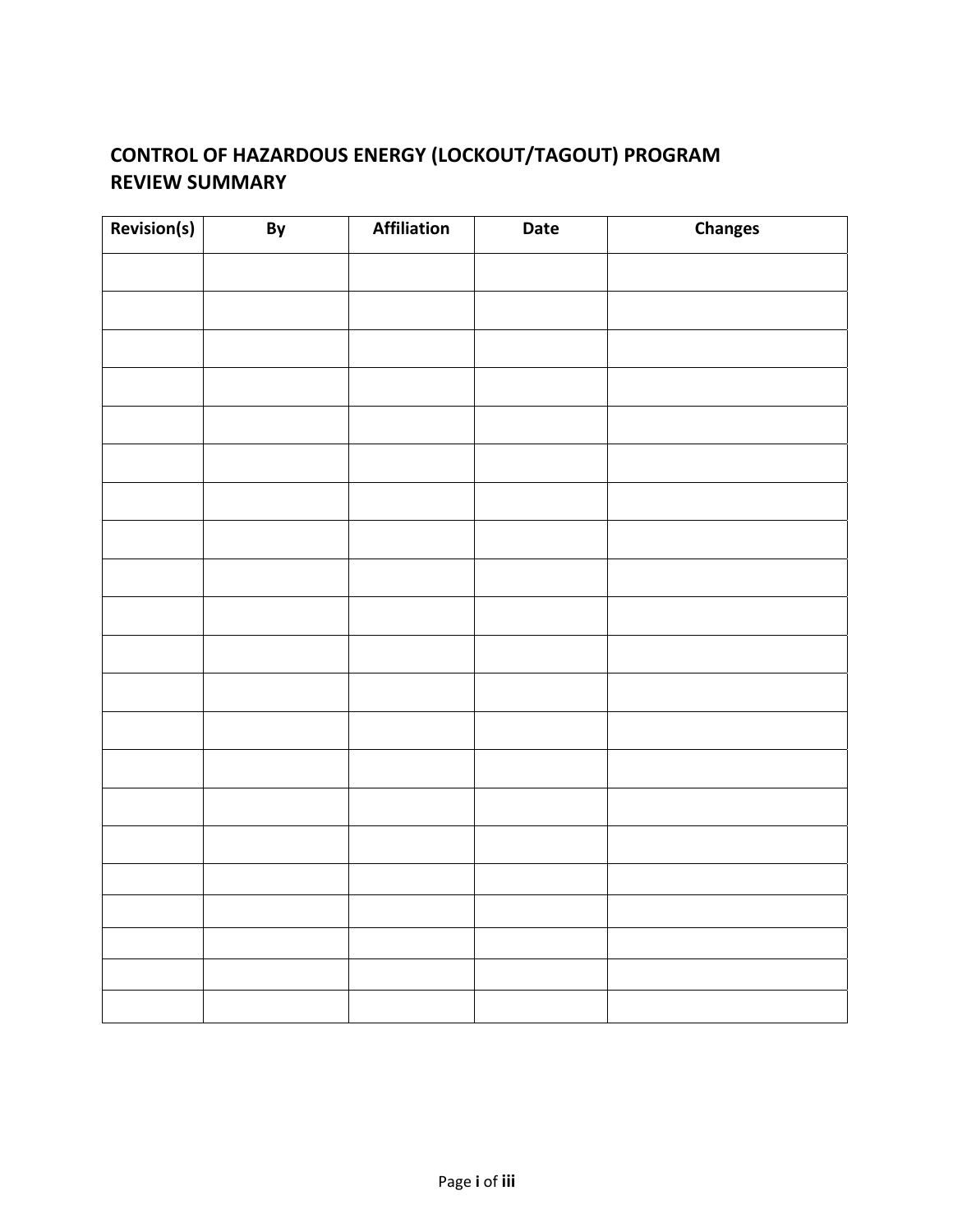## **Table of Contents**

| 1.0  |       |  |
|------|-------|--|
| 2.0  |       |  |
| 2.1  |       |  |
|      | 2.1.1 |  |
|      | 2.1.2 |  |
| 2.2  |       |  |
| 2.3  |       |  |
| 3.0  |       |  |
| 3.1  |       |  |
| 3.2  |       |  |
|      | 3.2.1 |  |
|      | 3.2.2 |  |
|      | 3.2.3 |  |
|      | 3.2.4 |  |
| 3.3  |       |  |
| 3.4  |       |  |
| 3.5  |       |  |
| 3.6  |       |  |
| 4.0  |       |  |
| 5.0  |       |  |
| 6.0  |       |  |
| 7.0  |       |  |
| 8.0  |       |  |
| 8.1  |       |  |
| 8.2  |       |  |
| 8.3  |       |  |
| 9.0  |       |  |
| 10.0 |       |  |

#### **FIGURES**

Figure 1 - Example of a Hasp

#### TABLES - None

## **APPENDICES**

Appendix A - List of Authorized Lockout/Tagout Employees Appendix B - List of Affected Employees by Job Titles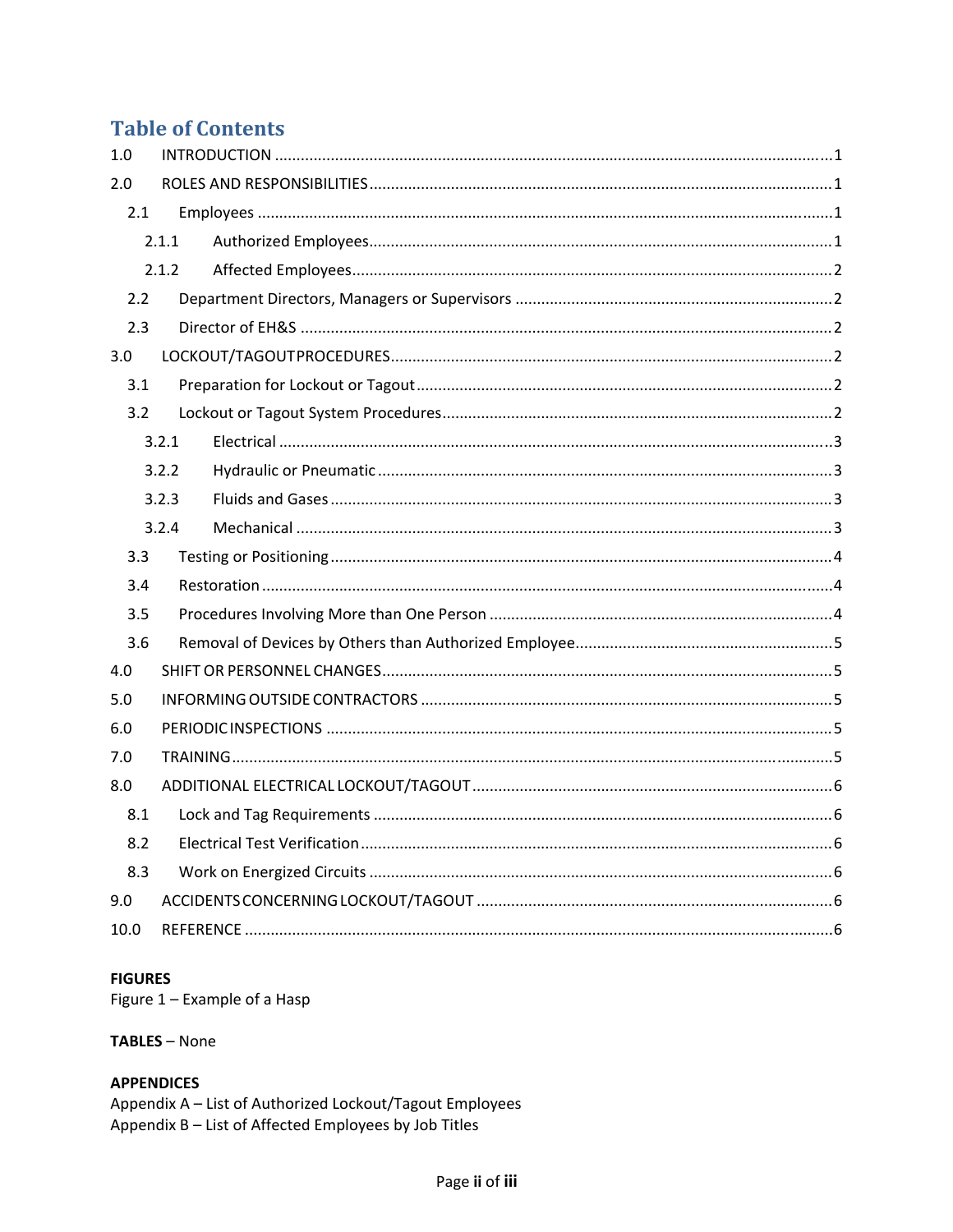Appendix C – Energy Source Determination Checklist for New Equipment and Machines

- Appendix D Lockout/Tagout Procedures
- Appendix E Key Points for Lockout/Tagout Training Program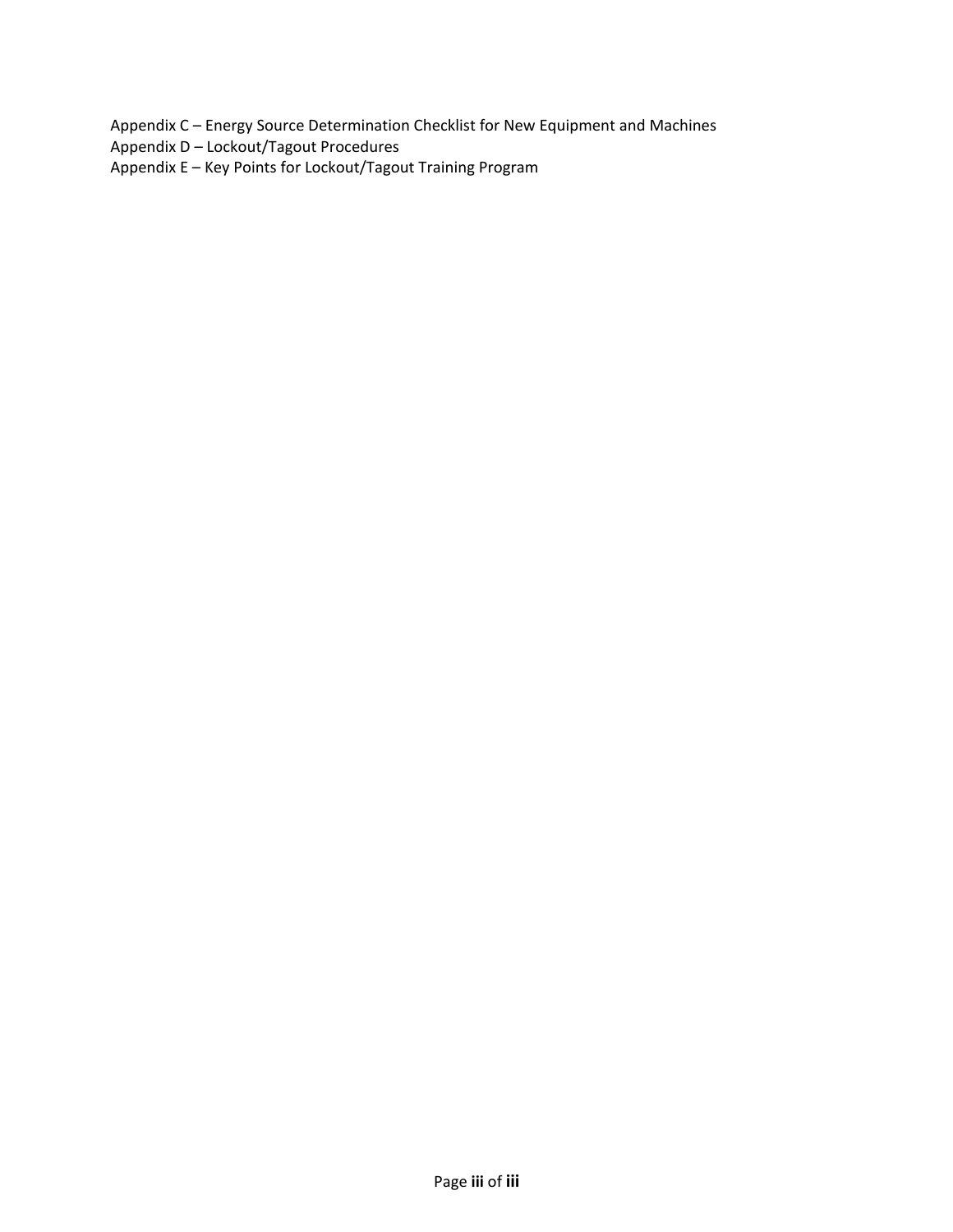## **1.0 INTRODUCTION**

All equipment shall be locked out or tagged out to protect against accidental or inadvertent operation during any servicing or maintenance activity. Anyone operating or attempting to operate any switch, valve, or other energy isolating device that is locked or tagged out will be disciplined by the supervisor for the department.

The Occupational Safety and Health Administration (OSHA) has promulgated two standards that require lockout/tagout (LOTO) of machinery and equipment. They are:

- 1. Control of Hazardous Energy (Lockout/Tagout) ‐ 29 Code of Federal Regulations (CFR) 1910.147.
- 2. Electrical Selection and Use Work Practices ‐ 29 CFR 1910.333.

Lockout is the preferred method of isolating machines or equipment from energy sources and shall be used whenever possible. The four types of energy sources are:

- 1. Electrical (most common form);
- 2. Hydraulic or pneumatic;
- 3. Fluids and gases; and
- 4. Mechanical (including gravity).

If tags are used additional steps shall be taken as necessary to provide the equivalent safety available from the use of a lockout device.

Equipment obtained or modified after January 2, 1990, will be equipped with lockout capability. The terminology used in this instruction is derived from the OSHA standards.

The purpose of these instructions are to ensure that before any employee performs any servicing or maintenance on machinery or equipment, where the unexpected energizing, start up or release of any type of energy could occur and cause injury, the machinery or equipment will be rendered safe to work on by being locked out or tagged out.

This program will be reviewed on an annual basis unless there is an accident which warrants reviewing this program.

## **2.0 ROLES AND RESPONSIBILITIES**

Employees are responsible for adhering to the LOTO policies and procedures outlined in this manual. Below outlines specific responsibilities for certain individuals within Simmons.

## *2.1 Employees*

Any employees who could be exposed to hazardous energy sources shall be instructed in the safety significance of the lockout or tagout procedure.

## **2.1.1 Authorized Employees**

These employees are responsible for following established LOTO procedures. An authorized employee is defined as a person who locks out or tags out machines or equipment in order to perform servicing or maintenance on that machine or equipment. An affected employee becomes an authorized employee when that employee's duties include performing servicing and maintenance LOTO activities. Appendix A is a list of names and job titles of employees authorized to lockout and tagout.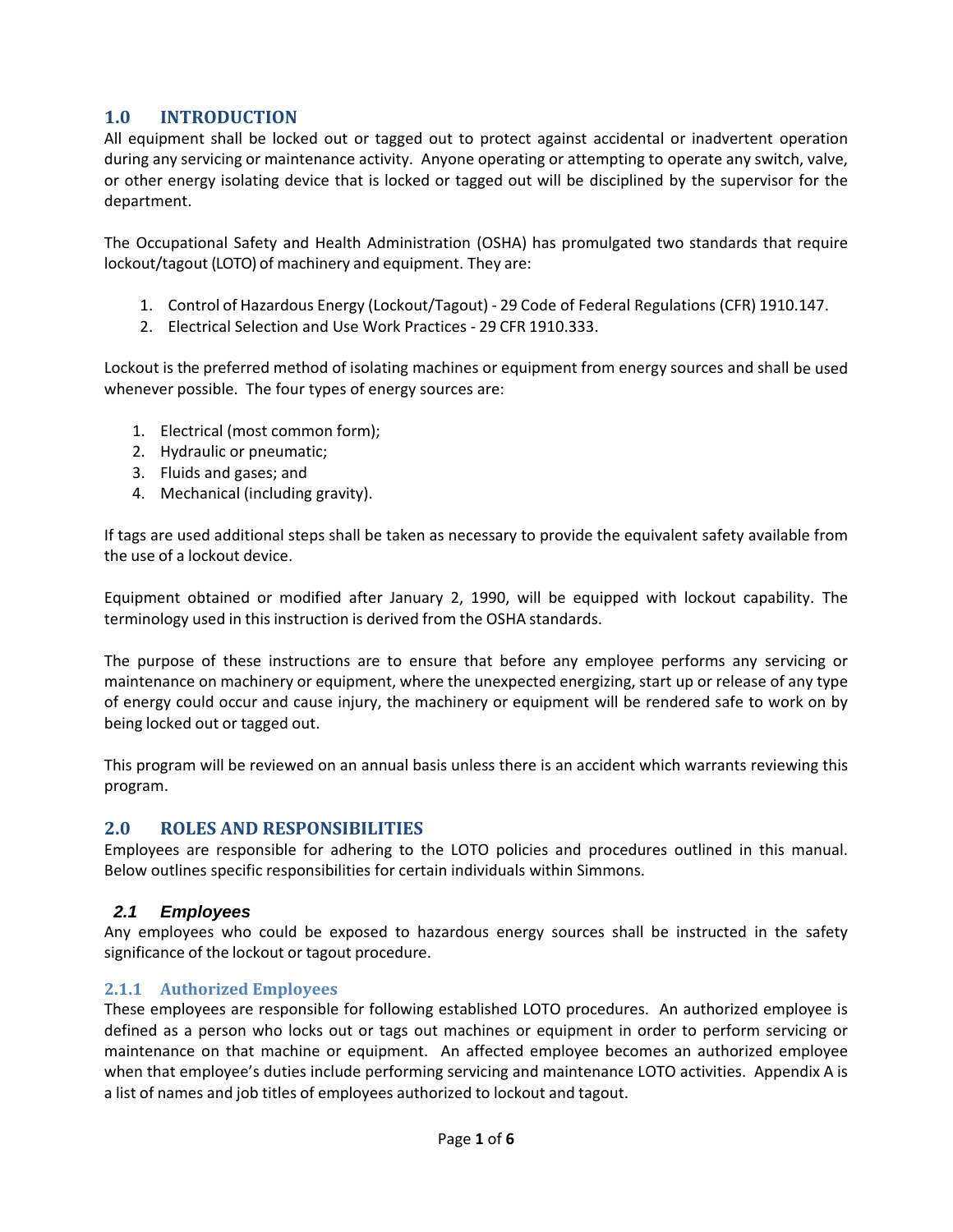## **2.1.2 Affected Employees**

They are responsible for insuring that they do not attempt to restart or re-energize machines or equipment that are locked out or tagged out. An affected employee is defined as a person whose job requires him/her to operate or use a machine and/or equipment on which servicing and maintenance is being performed under LOTO, or who job requires him/her to work in an area in which such servicing or maintenance is being performed. Job titles, which have affected employees, are provided in Appendix B.

## *2.2 Department Directors, Managers or Supervisors*

Department managers or supervisors are responsible for enforcing the program and insuring compliance with the procedures in their departments. In addition, they are responsible for implementing the LOTO program.

## *2.3 Director of EH&S*

The Director of Environmental Health and Safety (EH&S) is responsible for:

- Assisting in the development of or developing LOTO procedures for machines and equipment.
- Monitoring the compliance of this program.
- Conducting the annual inspection.
- Conducting LOTO training for affected and authorized employees.

The Director of EH&S may hire a consultant to help with her responsibilities.

## **3.0 LOCKOUT/TAGOUTPROCEDURES**

This procedure establishes the minimum requirements for the lockout or tagout of energy isolating devices. Note Specific Procedures for control of hazardous energy sources must be developed for any equipment or machinery before any maintenance or servicing is performed on it. New machines and equipment shall be evaluated using Appendix C, The Energy Source Determination Checklist for New Equipment and Machines. The procedures developed shall be documented in Appendix D.

More than one energy source may be utilized on some equipment and the proper procedure must be followed in order to identify energy sources and appropriate lockout/tagout procedure.

## *3.1 Preparation for Lockout or Tagout*

The "authorized" employee shall make a survey using Appendix C to locate and identify all isolating devices to be certain which switch(s), valve(s), or other energy isolating devices apply to new equipment and machines to be locked or tagged out. More than one hazardous energy source and/or means of disconnect (electrical, mechanical, or others) may be involved. Consult Appendix D for specific procedures and then follow the specified procedure. If specific procedures have not been developed and documented in Appendix D they shall be developed and documented before work is begun. No work can proceed until Director of EH&S or designee writes and provides the authorized person with a specific procedure.

## *3.2 Lockout or Tagout System Procedures*

Notify all affected employees that a lockout or tagout system is going to be utilized and the reason thereof. The authorized employee shall know the type and magnitude of energy that the machine or equipment utilizes and shall understand the hazards thereof. Below are the procedures for the four sources of energy sources.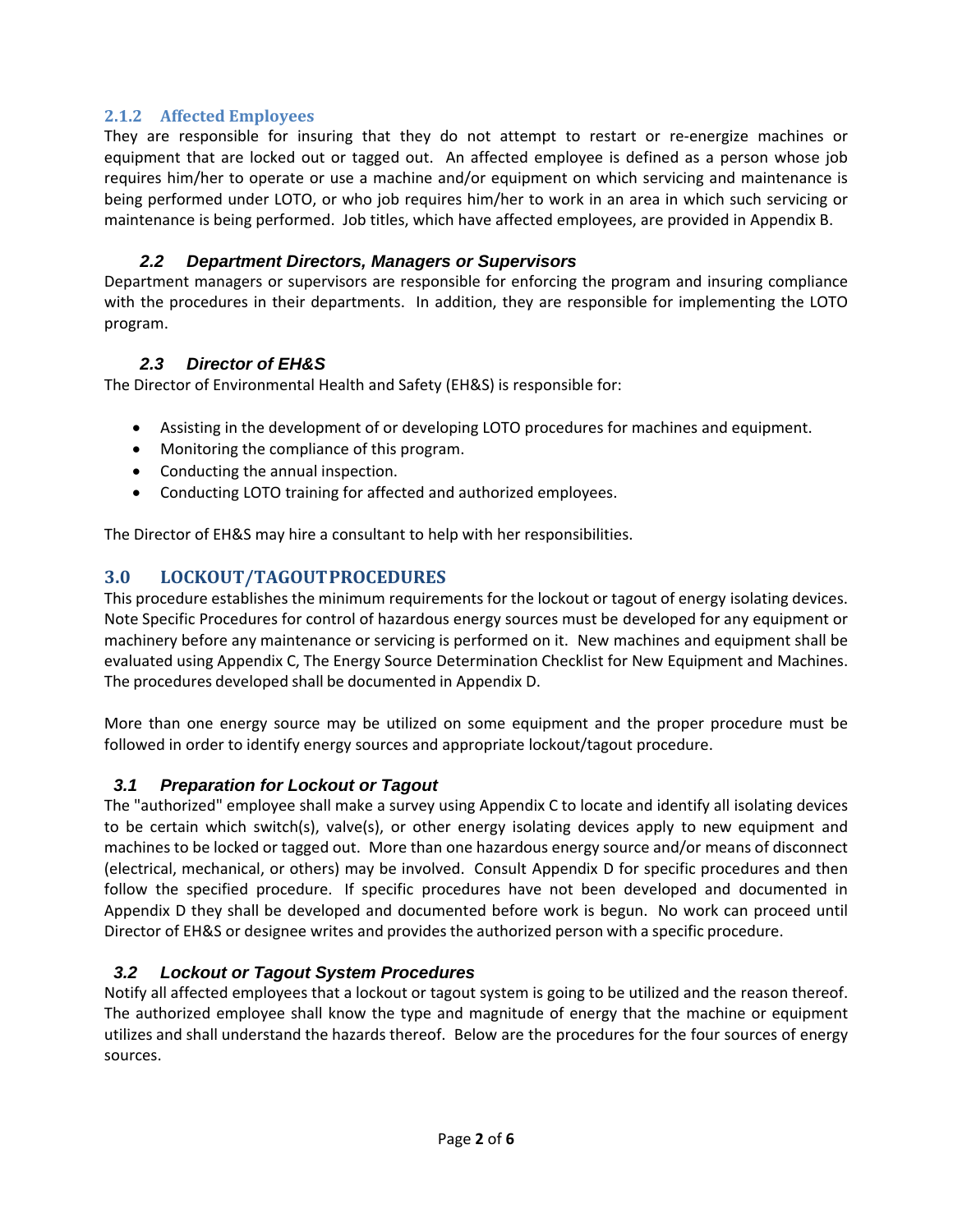Number lock sequentially locks will be color coded by the Department and the numbers and colors will be listed on the form in Appendix A to identify the employees assigned to the locks. All locks will be of one brand. If the brand is no longer available, then an alternative brand will be used. Tags will always be secured by a nylon self-locking tie, which will require cutting the nylon tie to remove it. Other methods of identifying locks and tags may be acceptable. Any alternative method must be approved in advance by the Director of EH&S or Director of Buildings and Grounds.

## **3.2.1 Electrical**

- 1. Shut off power at machine and at the disconnect switch.
- 2. Disconnecting means must be locked or tagged.
- 3. Press start button to confirm that correct systems are locked out.
- 4. All controls must be returned to their safest position (off, stop, etc).
- 5. Points to remember:

If a machine or piece of equipment contains capacitors, they must be drained of stored energy.

Possible disconnecting means include the power cord, power panels (look for primary and secondary voltage), breakers, the operator's station, motor circuit, relays, limit switches, and electrical interlocks. Some equipment may have a motor isolating shut-off and a control isolating shut-off.

If the electrical energy is disconnected by simply unplugging the power cord, the cord must be kept under the control of the authorized employee or the plug end of the cord must be locked out or tagged out.

## **3.2.2 Hydraulic or Pneumatic**

- 1. Shut off all energy sources (pumps and compressors) if the energy sources are dedicated to the equipment being serviced. If the pumps and compressors supply energy to more than one piece of equipment, lockout or tagout the valve supplying energy to the piece of equipment being serviced.
- 2. Stored pressure from hydraulic/pneumatic lines shall be drained/bled when release of stored energy could cause injury to employees.
- 3. Make sure controls are returned to their safest position (off, stop, standby, inch, jog, etc.).

## **3.2.3 Fluids and Gases**

- 1. Identify the type of fluid or gas and the necessary personal protective equipment.
- 2. Close valves to prevent flow, and lockout/tagout.
- 3. Determine the isolating device, then close and lockout/tagout.
- 4. Drain and bleed lines to zero energy state.
- 5. Some systems may have electrically controlled valves. If so, they must be shut off and locked/tagged out.
- 6. Check for zero energy state at the equipment.

## **3.2.4 Mechanical**

Mechanical energy includes gravity activation, energy stored in springs, etc.

- 1. Block out.
- 2. Lockout or tagout safety device.
- 3. Shut off, lockout or tagout electrical system.
- 4. Check for zero energy state.
- 5. Return controls to safest position.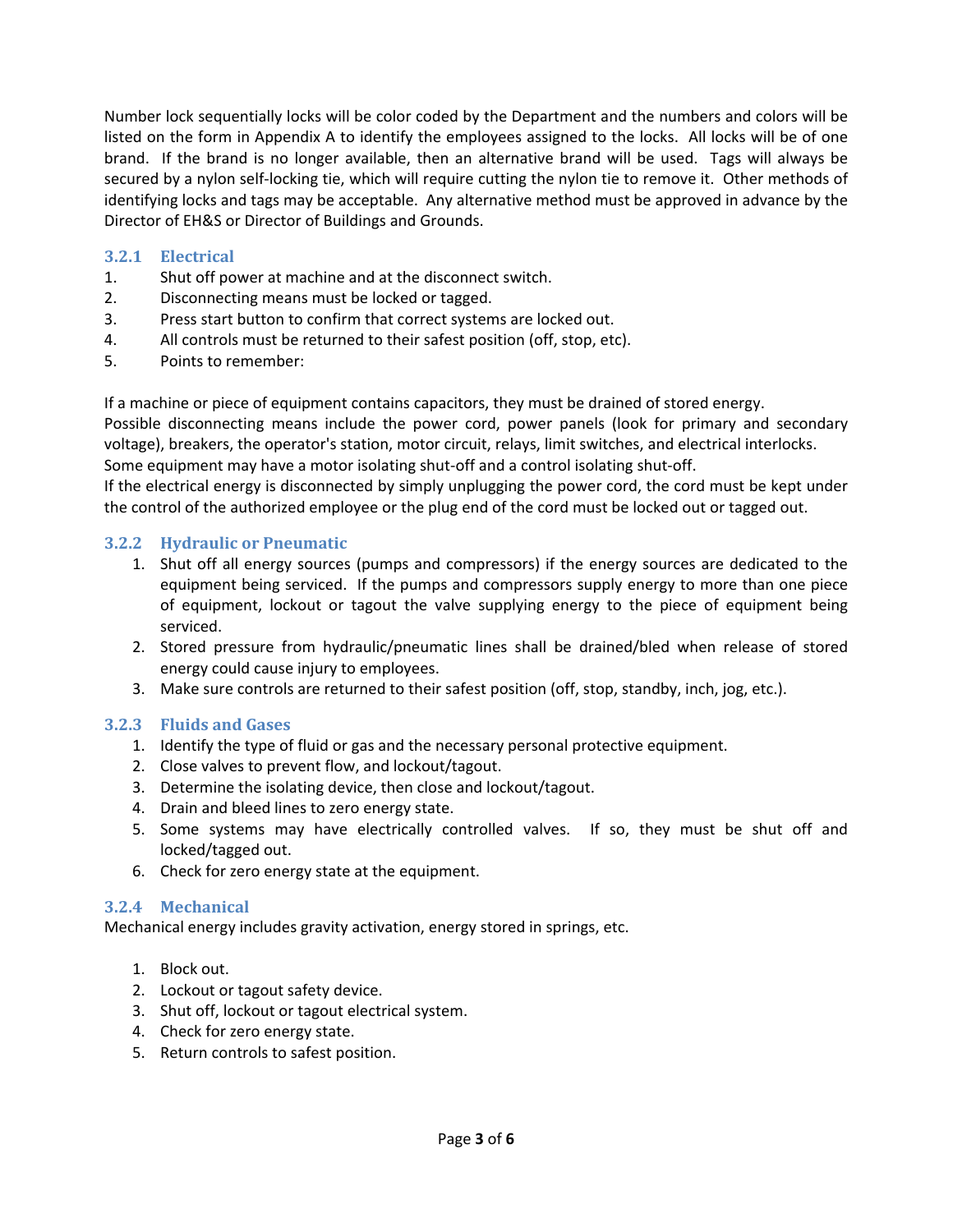## *3.3 Testing or Positioning*

In situations which lockout or tagout devices must be temporarily removed from the energy isolating device and the machine or equipment energized to test or position the machine, equipment or component thereof, the following sequence of actions shall be followed:

- 1. Clear the machine or equipment of tools and materials.
- 2. Remove employees from the machine or equipment area.
- 3. Remove the lockout or tagout devices.
- 4. Energize and proceed with testing or positioning.
- 5. Deenergize all systems and reapply energy control measures in accordance with the requirements set forth in this instruction.

## *3.4 Restoration*

- 1. Inspection: Make certain the work is completed and inventory the tools and equipment that were used. Clean‐up: Remove all towels, rags, work‐aids, etc.
- 2. Replace guards: Replace all guards possible. Sometimes a particular guard may have to be left off until the start sequence is over due to possible adjustments. However, all other guards should be put back into place.
- 3. Check controls: All controls should be in their safest position.
- 4. The work area shall be checked to ensure that all employees have been safely positioned or removed and notified that the lockout/tagout devices are being removed.
- 5. Remove locks/tags. Remove only your lock or tag.

## *3.5 Procedures Involving More than One Person*

In the preceding steps, if more than one individual is required to lockout or tagout equipment, each shall place his/her own assigned lockout device or tagout device on the energy isolating device(s). When an energy isolating device cannot accept multiple locks or tags, a multiple lockout or tagout device (hasp) may be used. Refer to Figure 1 for an example of a hasp.



**Figure 1 – Example of a Hasp**

If lockout is used, a single lock may be used to lockout the machine or equipment with the key being placed in a lockout box or cabinet which allows the use of multiple locks to secure it. Each employee will then use his/her own assigned lock to secure the box or cabinet. As each person no longer needs to maintain his or her lockout protection, that person will remove his/her lock from the box or cabinet.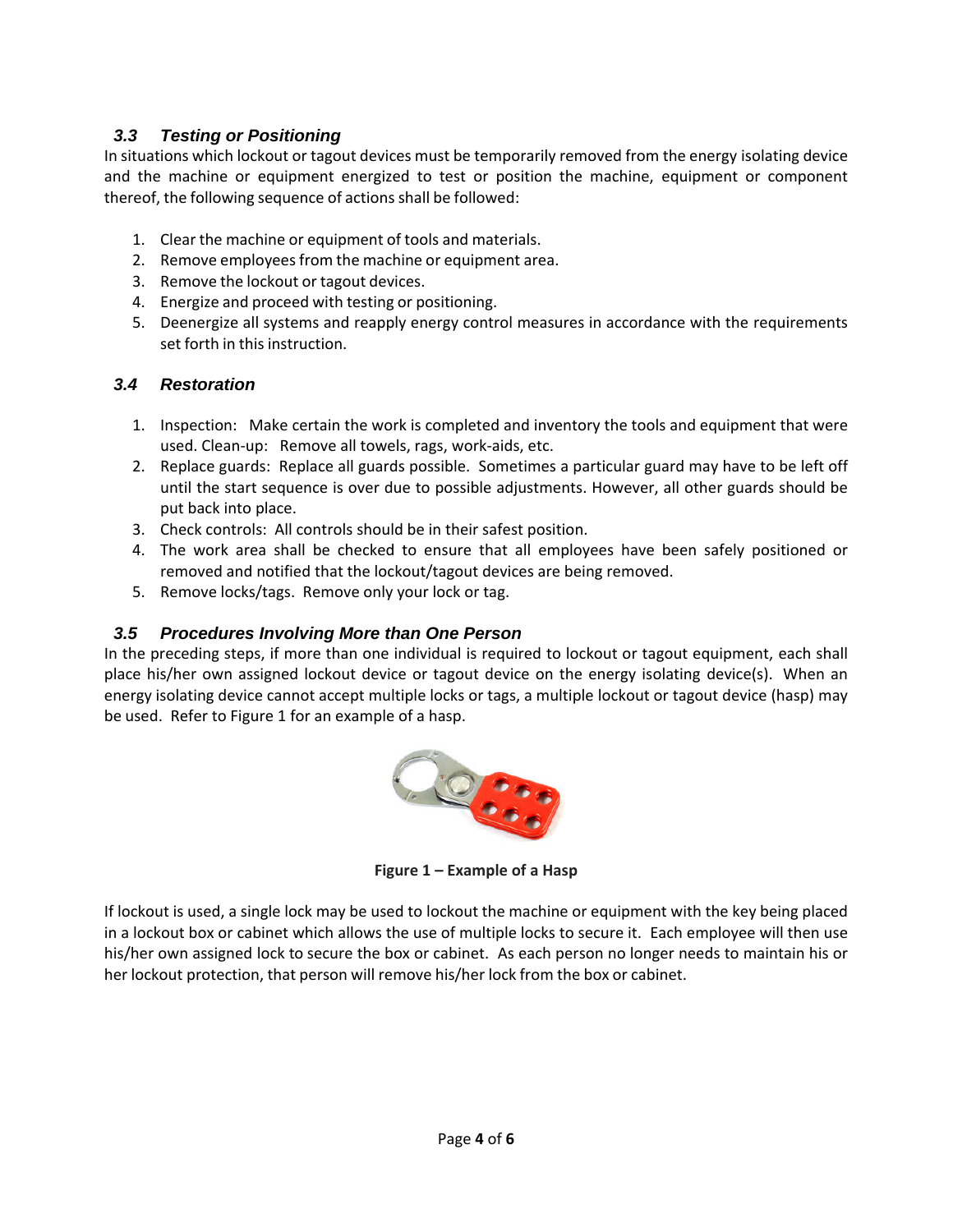## *3.6 Removal of Devices by Others than Authorized Employee*

Lockout/Tagout devices shall be removed from each energy isolating device by the employee who applied it, EXCEPT:

- Lockout/tagout devices may be removed by Director of Buildings and Grounds if the authorized employee who applied it is not available and it is verified that the authorized employee who applied the device is not at the facility;
- All reasonable efforts were made to contact the authorized employee to inform him/her that his/her lockout or tagout device has been removed and;
- The authorized employee has this knowledge before he/she resumes work at that facility.

## **4.0 SHIFTOR PERSONNEL CHANGES**

In the case of shift or personnel changes, a changeover period will be established so that the authorized employees may exchange their assigned locks/tags. Authorized personnel assuming control of lockout of equipment shall be fully briefed in the scope and stage of the work by those whom are being relieved.

## **5.0 INFORMINGOUTSIDECONTRACTORS**

Outside contractors shall be advised that Simmons has and enforces the use of LOTO procedures. They will be informed of the use of locks and tags and notified about the prohibition of attempts to restart or re‐energize machines or equipment that are locked out or tagged out.

The Project Manager overseeing the contractor will obtain information from the contractor about their LOTO procedures and advise affected employees of this information.

## **6.0 PERIODICINSPECTIONS**

Periodically (at least annually) the effectiveness of the entire program will be evaluated by an authorized employee(s) other than the one(s) utilizing the energy control procedure being inspected. Any deviations or inadequacies shall be documented and corrected. These annual evaluations will be conducted as part of the Buildings and Grounds EH&S inspections.

## **7.0 TRAINING**

Training shall be given to all authorized, affected and other personnel as required by 29 CFR 1910.147(c)(7) and 29 CFR 1910.332. Appendix E provides Key Points for Lockout/Tagout Training Program and shall be used as a training outline along with the appropriate sections of the standard.

The Director of EH&S, designee, or a contractor will conduct training and prepare a record and certify that the employee training has been accomplished. Training certifications will be provided to the trainees. The Director of EH&S, designee, or a subcontractor will conduct retraining for employee(s) whenever there is:

- A change in their job assignments,
- A change in machines, equipment or processesthat present a new hazard, or
- When there is a change in the energy control procedures.

Additional retraining shall also be conducted whenever the periodic inspection reveals, or whenever there is reason to believe, that there are deviations from or inadequacies in the employee's knowledge or use of the energy control procedures.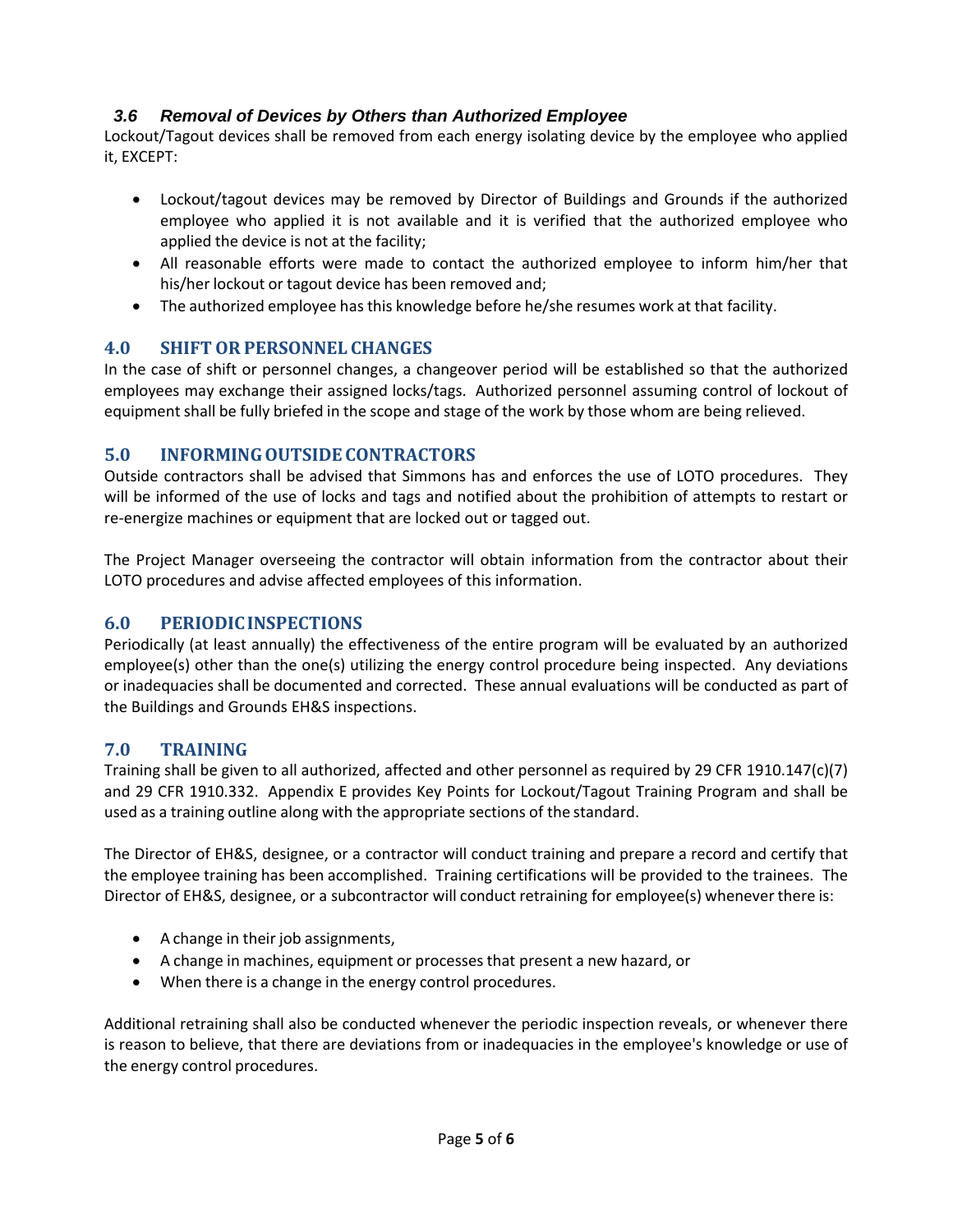## **8.0 ADDITIONAL ELECTRICAL LOCKOUT/TAGOUT**

This section outlines the requirements when working with electricity under 29 CFR 1910.333.

## *8.1 Lock and Tag Requirements*

Electrical work requires a lock and a tag to be used together. However, a tag can be used by itself only if the electrical disconnecting source does not have lockout capabilities.

Locks can be placed without a tag only under the following conditions:

- Only one circuit or piece of equipment is de-energized.
- The lockout period does not extend beyond the work shift.
- Employees exposed to the hazards associated with re-energizing the circuit or equipment are familiar with this procedure.

## *8.2 Electrical Test Verification*

A person trained in LOTO shall use test equipment to test the circuit elements and electrical parts of equipment to which employees will be exposed and shall verify that the circuit elements and equipment parts are de‐energized. The test shall also determine if any energized condition exists as a result of inadvertently induced voltage or unrelated voltage back‐feed even though specific parts of the circuit have been de‐energized and presumed to be safe. If the circuit to be tested is over 600 volts, nominal, the test equipment shall be checked for proper operation immediately before and immediately after this test.

## *8.3 Work on Energized Circuits*

Approval must be obtained from supervisor prior to any work on energized circuits.

Director of Buildings and Grounds will verify that by de‐energizing circuits that it will create additional or increased hazards or it is infeasible due to equipment design or operational limitations.

**NOTE:** Working on energized parts requires the wearing of appropriate personal protective equipment. The Director of EH&S will be responsible forspecifying appropriate personnel equipment to be used, to ensure compliance with 29 CFR 1910.335.

Personnel protective equipment for electrical hazards shall meet, be used and maintained in accordance with American National Standard Institute (ANSI) Z87.1.

## **9.0 ACCIDENTSCONCERNINGLOCKOUT/TAGOUT**

The Director of EH&S or Director of Buildings and Grounds will be responsible for fully investigating all lockout/tagout accidents, and reporting the cause of such accident to Public Safety. If the accident involved the control of hazardous energy with a single lockout source, a specific procedure will be written and included in Appendix D before work is continued.

If the accident involved a specific procedure for a piece of equipment, the lockout/tagout specific procedure will be evaluated and modified (if necessary) prior to authorizing work to continue.

## **10.0 REFERENCE**

The sample written program for LOTO on OSHA's webpage was used to develop this program.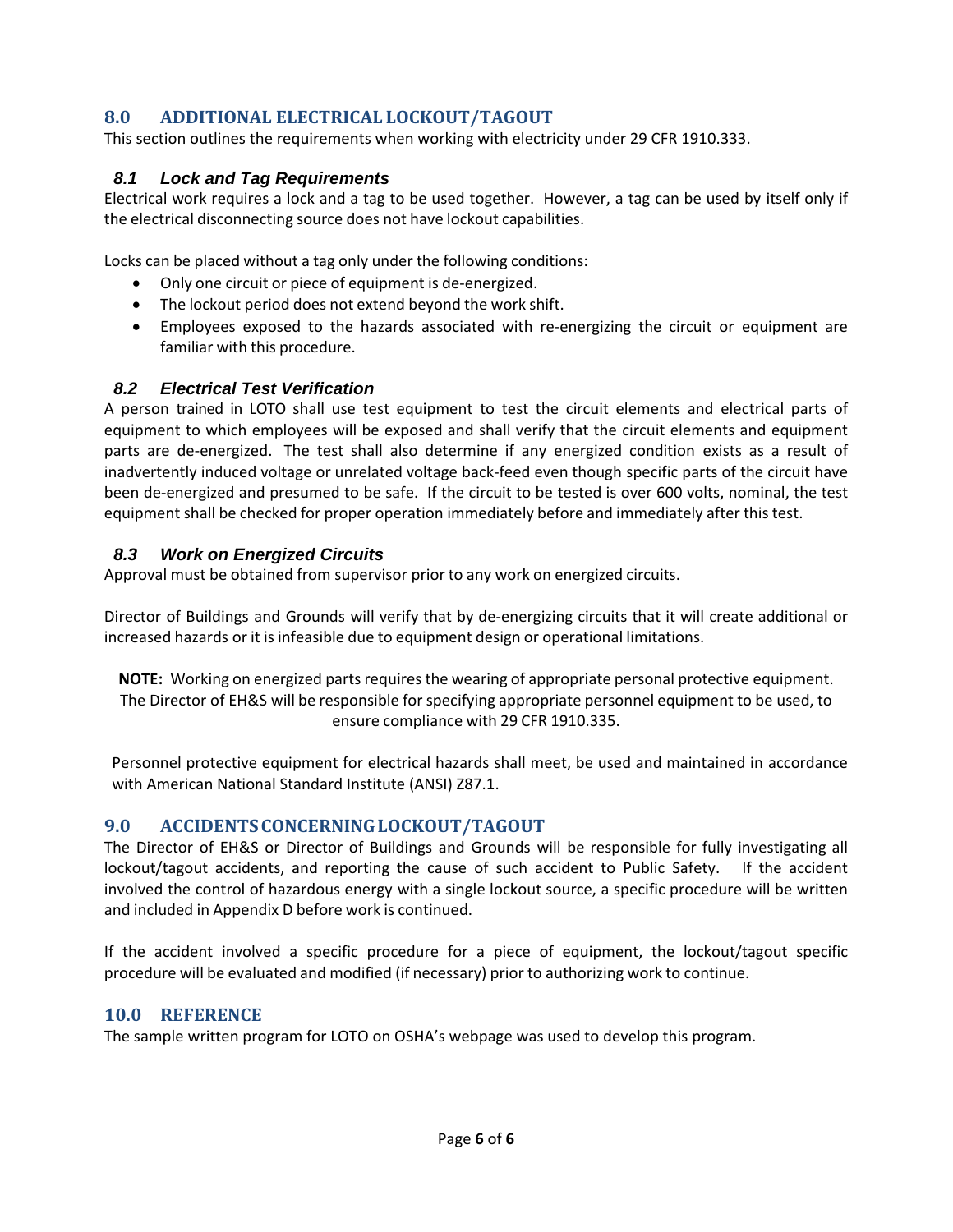## **APPENDIX A LIST OF AUTHORIZED LOCKOUT AND TAGOUT (LOTO) EMPLOYEES**

| $Lock(s)$ # $(s)$ | Name | <b>Department</b> | LOTO    | <b>LOTO Location</b> |
|-------------------|------|-------------------|---------|----------------------|
|                   |      |                   | Center# | (Building and Room)  |
|                   |      |                   |         |                      |
|                   |      |                   |         |                      |
|                   |      |                   |         |                      |
|                   |      |                   |         |                      |
|                   |      |                   |         |                      |
|                   |      |                   |         |                      |
|                   |      |                   |         |                      |
|                   |      |                   |         |                      |
|                   |      |                   |         |                      |
|                   |      |                   |         |                      |
|                   |      |                   |         |                      |
|                   |      |                   |         |                      |
|                   |      |                   |         |                      |
|                   |      |                   |         |                      |
|                   |      |                   |         |                      |
|                   |      |                   |         |                      |
|                   |      |                   |         |                      |
|                   |      |                   |         |                      |
|                   |      |                   |         |                      |
|                   |      |                   |         |                      |
|                   |      |                   |         |                      |
|                   |      |                   |         |                      |
|                   |      |                   |         |                      |
|                   |      |                   |         |                      |
|                   |      |                   |         |                      |
|                   |      |                   |         |                      |
|                   |      |                   |         |                      |
|                   |      |                   |         |                      |
|                   |      |                   |         |                      |
|                   |      |                   |         |                      |
|                   |      |                   |         |                      |
|                   |      |                   |         |                      |
|                   |      |                   |         |                      |
|                   |      |                   |         |                      |
|                   |      |                   |         |                      |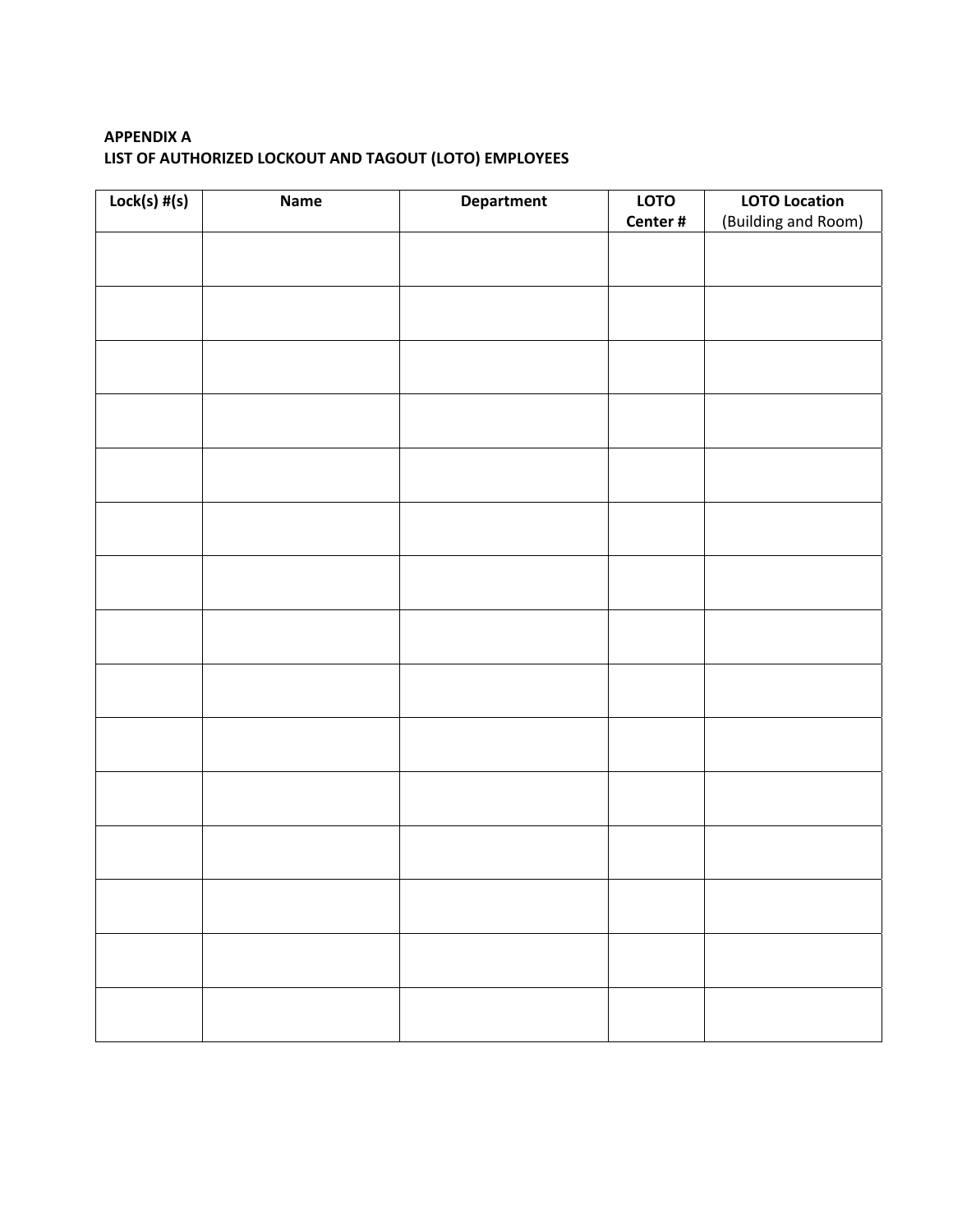#### **APPENDIX B LIST OF AFFECTED EMPLOYEES BY JOB TITLES**

| Department | <b>Job Title</b> | Machinery, Equipment, or<br><b>Process</b> |  |  |  |  |
|------------|------------------|--------------------------------------------|--|--|--|--|
|            |                  |                                            |  |  |  |  |
|            |                  |                                            |  |  |  |  |
|            |                  |                                            |  |  |  |  |
|            |                  |                                            |  |  |  |  |
|            |                  |                                            |  |  |  |  |
|            |                  |                                            |  |  |  |  |
|            |                  |                                            |  |  |  |  |
|            |                  |                                            |  |  |  |  |
|            |                  |                                            |  |  |  |  |
|            |                  |                                            |  |  |  |  |
|            |                  |                                            |  |  |  |  |
|            |                  |                                            |  |  |  |  |
|            |                  |                                            |  |  |  |  |
|            |                  |                                            |  |  |  |  |
|            |                  |                                            |  |  |  |  |
|            |                  |                                            |  |  |  |  |
|            |                  |                                            |  |  |  |  |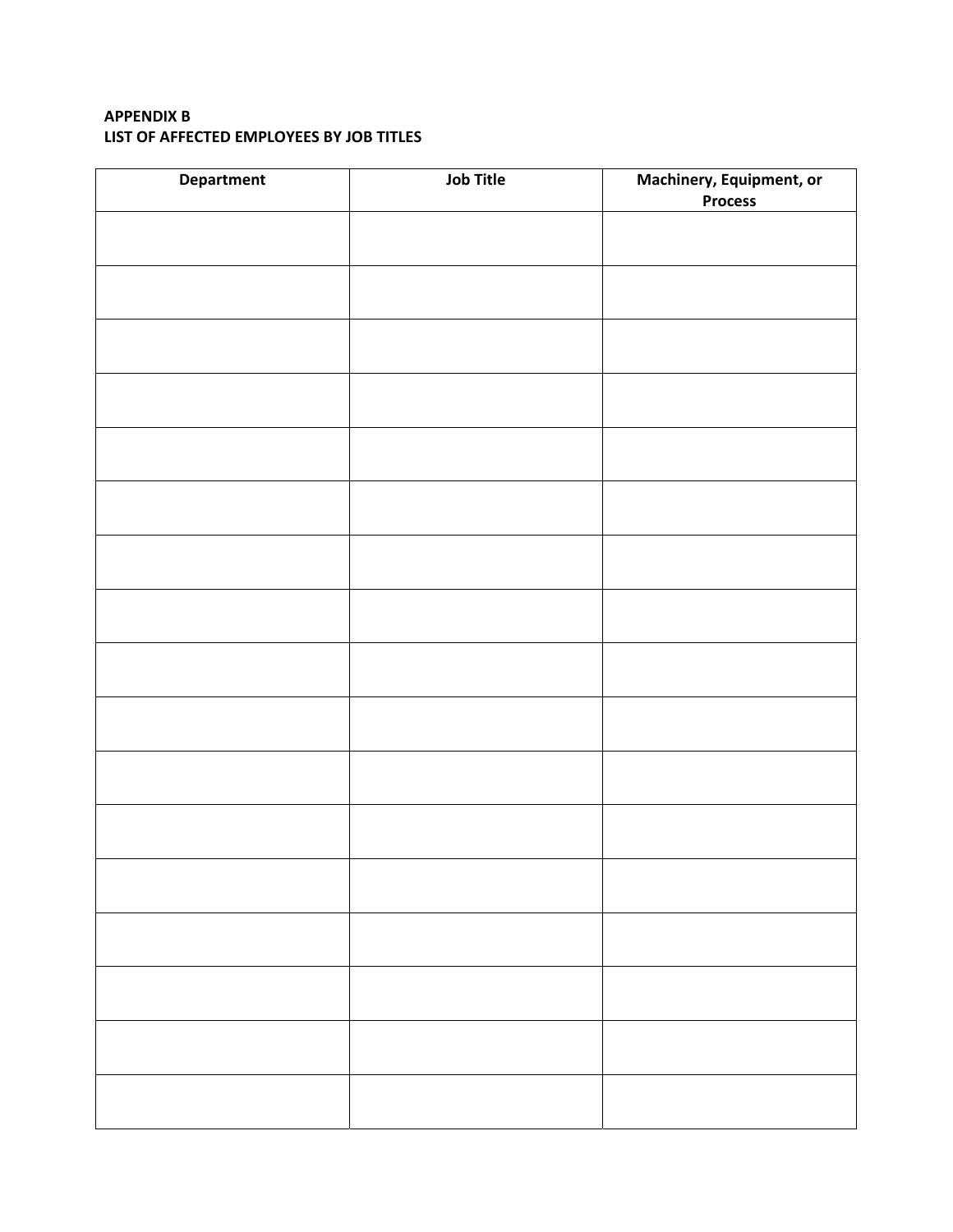#### **APPENDIX C ENERGY SOURCE DETERMINATION CHECKLIST FOR NEW EQUIPMENT AND MACHINES**

**DATE:** \_\_\_\_\_\_\_\_\_\_\_\_ **CONDUCTED BY:** \_\_\_\_\_\_\_\_\_\_\_\_\_\_\_\_\_\_\_\_\_\_\_\_\_\_\_\_\_\_\_\_\_\_\_

In order to determine all energy sources for each piece of equipment, all of the following questions must be answered. Both actual and potential sources of energy need to be considered when responding to these questions. Check off "YES" or "NO" or provide in the column labeled Additional Information. If the question does not apply, then check off N/A.

BUILDING: \_\_\_\_\_\_\_\_\_\_\_\_\_\_\_\_\_\_\_\_\_\_\_\_\_\_\_\_\_ ROOM NUMBER: \_\_\_\_\_\_\_\_\_\_\_\_\_\_\_\_\_\_\_\_\_\_

EQUIPMENT NAME: \_\_\_\_\_\_\_\_\_\_\_\_\_\_\_\_\_\_\_\_\_\_\_\_\_\_\_\_\_\_\_\_\_\_\_\_\_\_\_\_\_\_\_\_\_\_\_\_\_\_\_\_\_\_\_\_\_\_\_\_\_\_\_\_

EQUIPMENT ASSET NUMBER (if applicable): \_\_\_\_\_\_\_\_\_\_\_\_\_\_\_\_\_\_\_\_\_\_\_\_\_\_\_\_\_\_\_\_\_\_\_\_\_\_\_\_\_\_\_\_

MANUFACTURER: \_\_\_\_\_\_\_\_\_\_\_\_\_\_\_\_\_\_\_\_\_\_\_\_\_\_\_\_ SERIAL NUMBER: \_\_\_\_\_\_\_\_\_\_\_\_\_\_\_\_\_\_\_\_\_

LOCATION IN ROOM (be specific): \_\_\_\_\_\_\_\_\_\_\_\_\_\_\_\_\_\_\_\_\_\_\_\_\_\_\_\_\_\_\_\_\_\_\_\_\_\_\_\_\_\_\_\_\_\_\_\_\_\_\_\_\_

LOCKOUT/TAGOUT PROCEDURE NUMBER: \_\_\_\_\_\_\_\_\_\_\_\_\_\_\_\_\_\_\_\_\_\_

| <b>QUESTION</b>                                                | <b>YES</b> | <b>NO</b> | N/A | <b>ADDITIONAL</b><br><b>INFORMATION</b> |
|----------------------------------------------------------------|------------|-----------|-----|-----------------------------------------|
| <b>Electrical Power</b>                                        |            |           |     |                                         |
| Does this equipment have electrical power (including battery)? |            |           |     |                                         |
| If yes, please provide the number of the electrical panel      |            |           |     |                                         |
| and the breaker number                                         |            |           |     |                                         |
| If yes, please provide the battery location.                   |            |           |     |                                         |
| Does it have the LOTO device(s) for electrical power?          |            |           |     |                                         |
| <b>Mechanical Power</b>                                        |            |           |     |                                         |
| Does it have mechanical power?                                 |            |           |     |                                         |
| Engine driven?                                                 |            |           |     |                                         |
| If yes, please provide switch or key location.                 |            |           |     |                                         |
| Is the LOTO device installed? If no, please provide the        |            |           |     |                                         |
| method of preventing operation.                                |            |           |     |                                         |
| Spring loaded?                                                 |            |           |     |                                         |
| If yes, if there a method of preventing spring activation?     |            |           |     |                                         |
| If no, how can the spring tension be safely released or        |            |           |     |                                         |
| secured?                                                       |            |           |     |                                         |
| Counter weight(s)?                                             |            |           |     |                                         |
| If yes, does it have a method of preventing movement?          |            |           |     |                                         |
| If yes, can it be locked?<br>$\circ$                           |            |           |     |                                         |
| If no, how can it be secured?<br>$\circ$                       |            |           |     |                                         |
| Flywheel?                                                      |            |           |     |                                         |
| If yes, does it have a method of preventing movement?          |            |           |     |                                         |
| If no, how can it be secured?<br>$\circ$                       |            |           |     |                                         |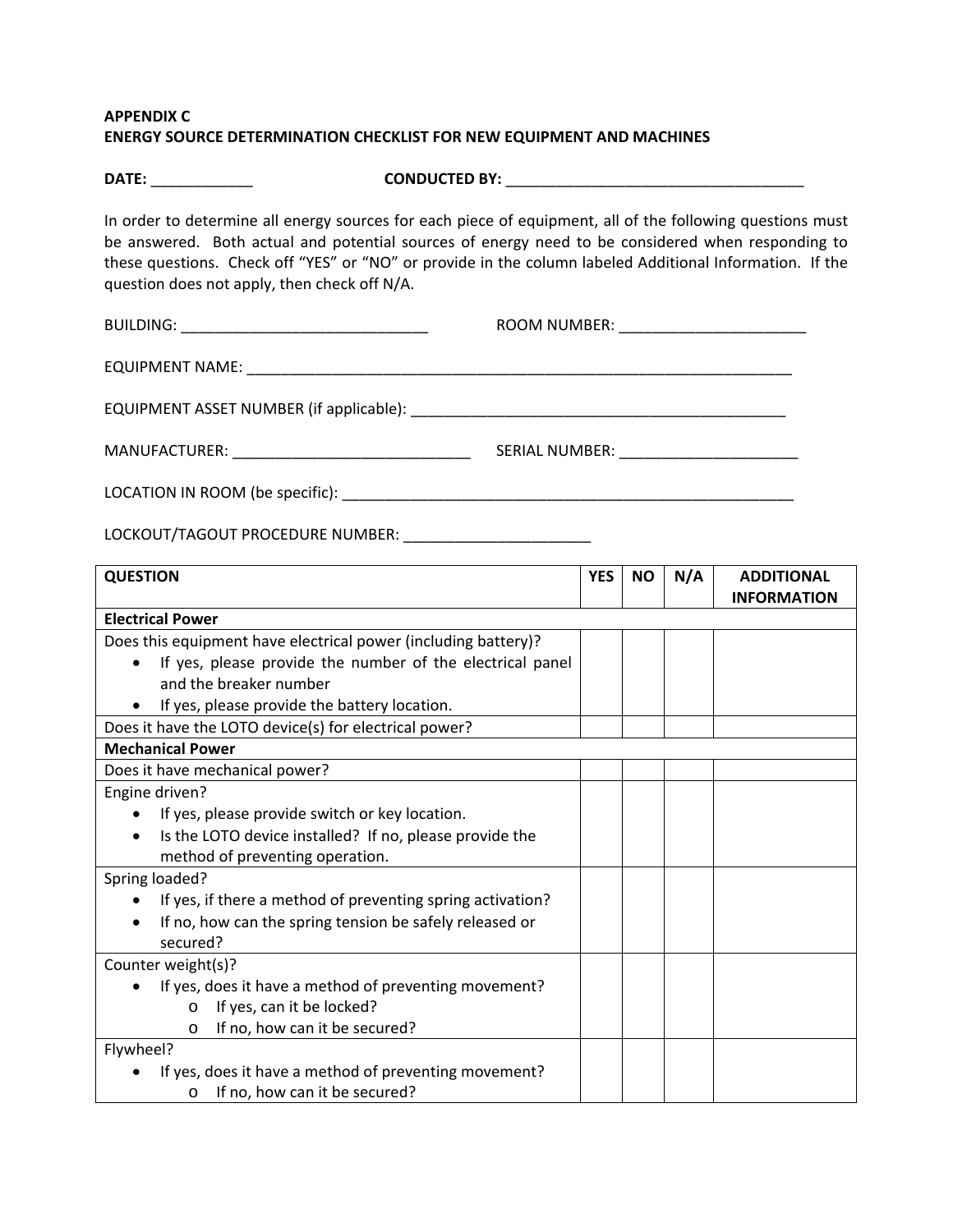| <b>QUESTION</b>                                                                |  | <b>NO</b> | N/A | <b>ADDITIONAL</b><br><b>INFORMATION</b> |
|--------------------------------------------------------------------------------|--|-----------|-----|-----------------------------------------|
| Hydraulic power?                                                               |  |           |     |                                         |
| If yes, please provide the location of main control/shut-off                   |  |           |     |                                         |
| valve.                                                                         |  |           |     |                                         |
| Can control/shut off valve be locked in "off" position?                        |  |           |     |                                         |
| If no, location of closest manual shut-off valve.<br>$\circ$                   |  |           |     |                                         |
| Does this shut-off valve have a lockout device?<br>$\circ$                     |  |           |     |                                         |
| Pneumatic energy?                                                              |  |           |     |                                         |
| If yes, please provide the location of the main control/shut<br>٠              |  |           |     |                                         |
| off valve.                                                                     |  |           |     |                                         |
| Can the shut off valve be locked in "off" position?                            |  |           |     |                                         |
| If no, please provide location of closest manual<br>O<br>shut-off valve.       |  |           |     |                                         |
| Does manual shut-off valve have lockout device?                                |  |           |     |                                         |
| If no, what is needed to lock valve closed?<br>O                               |  |           |     |                                         |
| Is there a bleed or drain valve to reduce pressure to zero?                    |  |           |     |                                         |
| If no, what will be required to bleed off pressure?<br>O                       |  |           |     |                                         |
| Chemical system?                                                               |  |           |     |                                         |
| If yes, please provide the location of the main                                |  |           |     |                                         |
| control/shut-off valve.                                                        |  |           |     |                                         |
| Can control/shut-off valve be locked in the off/closed                         |  |           |     |                                         |
| position?                                                                      |  |           |     |                                         |
| If no, location of closest manual shut-off valve.<br>O                         |  |           |     |                                         |
| Does manual shut-off valve have lockout device?                                |  |           |     |                                         |
| If no, what is needed to lock valve closed?<br>O                               |  |           |     |                                         |
| Is there a bleed or drain valve to safely reduce system                        |  |           |     |                                         |
| pressure and drain system of chemicals?                                        |  |           |     |                                         |
| If no, how can system be drained and neutralized?<br>O                         |  |           |     |                                         |
| What personal protective equipment is required for                             |  |           |     |                                         |
| equipment?                                                                     |  |           |     |                                         |
| Thermal energy?                                                                |  |           |     |                                         |
| • If yes, please provide the location of the main                              |  |           |     |                                         |
| control/shut-off valve.                                                        |  |           |     |                                         |
| Can control/shut-off valve be locked in "off" or closed<br>position?           |  |           |     |                                         |
| If no, please provide location of closest manual<br>$\circ$<br>shut-off valve. |  |           |     |                                         |
| Does manual shut-off valve have lockout device?                                |  |           |     |                                         |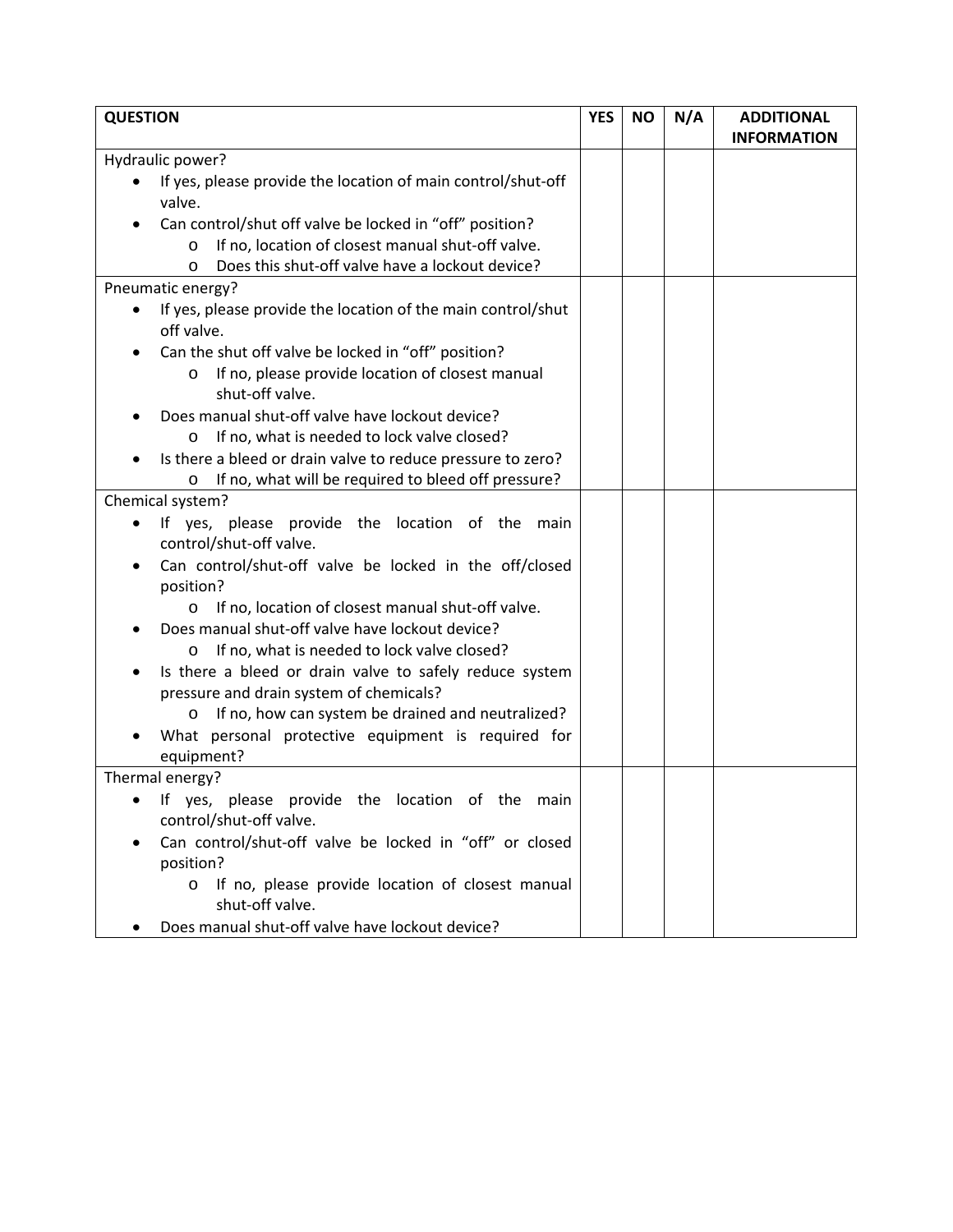| <b>QUESTION</b>                                                                                                                                                                                                                                                                                                                                                                                                                                                                                                                                                                                                                                                                  | <b>YES</b> | <b>NO</b> | N/A   | <b>ADDITIONAL</b><br><b>INFORMATION</b> |
|----------------------------------------------------------------------------------------------------------------------------------------------------------------------------------------------------------------------------------------------------------------------------------------------------------------------------------------------------------------------------------------------------------------------------------------------------------------------------------------------------------------------------------------------------------------------------------------------------------------------------------------------------------------------------------|------------|-----------|-------|-----------------------------------------|
| Gravitational energy?<br>If yes, please provide the location of main control/shut-off<br>valve.<br>Is there a device to restrain or control the gravitational<br>energy?<br>If no, what will be required to control or restrain<br>$\circ$<br>the gravitational energy?<br>Can the device used to restrain or control the gravitational<br>energy be locked in a position that will prevent<br>gravitational energy from being released?<br>Other Sources of Energy?<br>Are there any other actual or potential energy sources?<br>If yes, please provide the location of main control/shut-off                                                                                  |            |           |       |                                         |
| valve.<br>Can control /shut-off valve be locked in an off or closed<br>position?<br>Is there a way to drain or bleed off pressure?<br>o If no, how can energy be controlled or neutralized?<br>Is personal protective equipment or an engineering control<br>required to protect employees from the energy source?<br>$\circ$ If yes, please specify.<br>If no, what is needed to lock valve closed?<br>$\circ$<br>Is there a bleed or drain valve to safely reduce system<br>pressure and temperature and drain system?<br>If yes, please provide the location of the valve.<br>$\circ$<br>If no, how can the system's pressure and<br>O<br>temperature be drained and reduced? |            |           |       |                                         |
| Special precautions not noted in the preceding questions or<br>statements. (e.g., fire hazards, chemical reactions, required cool<br>down periods).                                                                                                                                                                                                                                                                                                                                                                                                                                                                                                                              |            |           |       |                                         |
| <b>Recommendations or Comments</b>                                                                                                                                                                                                                                                                                                                                                                                                                                                                                                                                                                                                                                               |            |           |       |                                         |
| Completed By (Signature and Printed Name):                                                                                                                                                                                                                                                                                                                                                                                                                                                                                                                                                                                                                                       |            |           | Date: |                                         |
| Reviewed By (Signature and Printed Name):                                                                                                                                                                                                                                                                                                                                                                                                                                                                                                                                                                                                                                        |            |           | Date: |                                         |
| Approved By (Signature and Printed Name):                                                                                                                                                                                                                                                                                                                                                                                                                                                                                                                                                                                                                                        |            |           | Date: |                                         |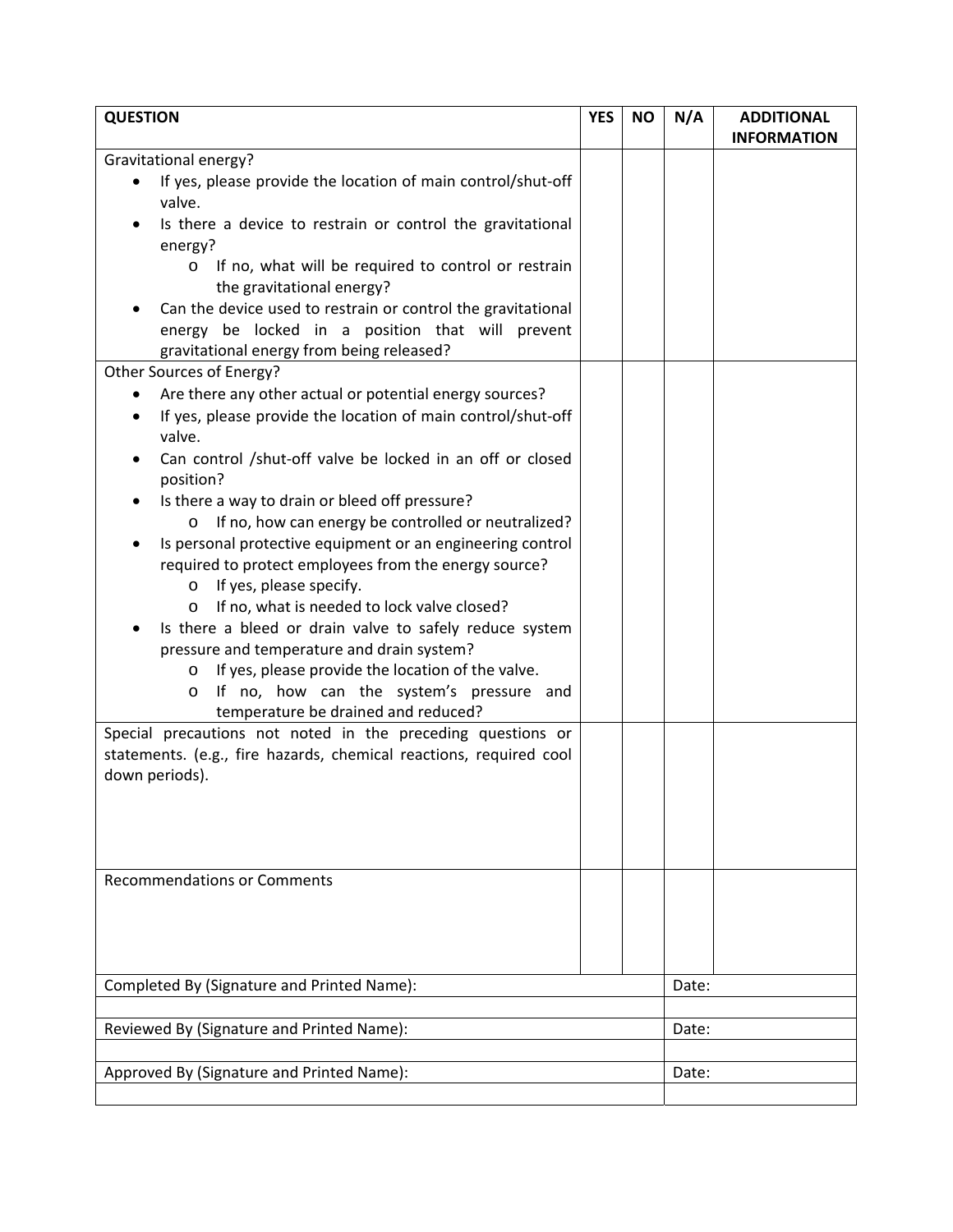#### **APPENDIX D LOCKOUT/TAGOUT PROCEDURES**

List of Lockout/Tagout Procedures

- 1. Generic
- 2. Cord and plug
- 3. Water treatment
- 4. Air handling equipment
- 5. Water pumps
- 6. Sump Pumps
- 7. Space heaters
- 8. Air Compressors
- 9. A/C units and heat pumps
- 10. Gas fired hot water heaters
- 11. Chillers
- 12. Boilers
- 13. Electric Hot Water Heaters
- 14. Water Tanks
- 15. Gas Furnaces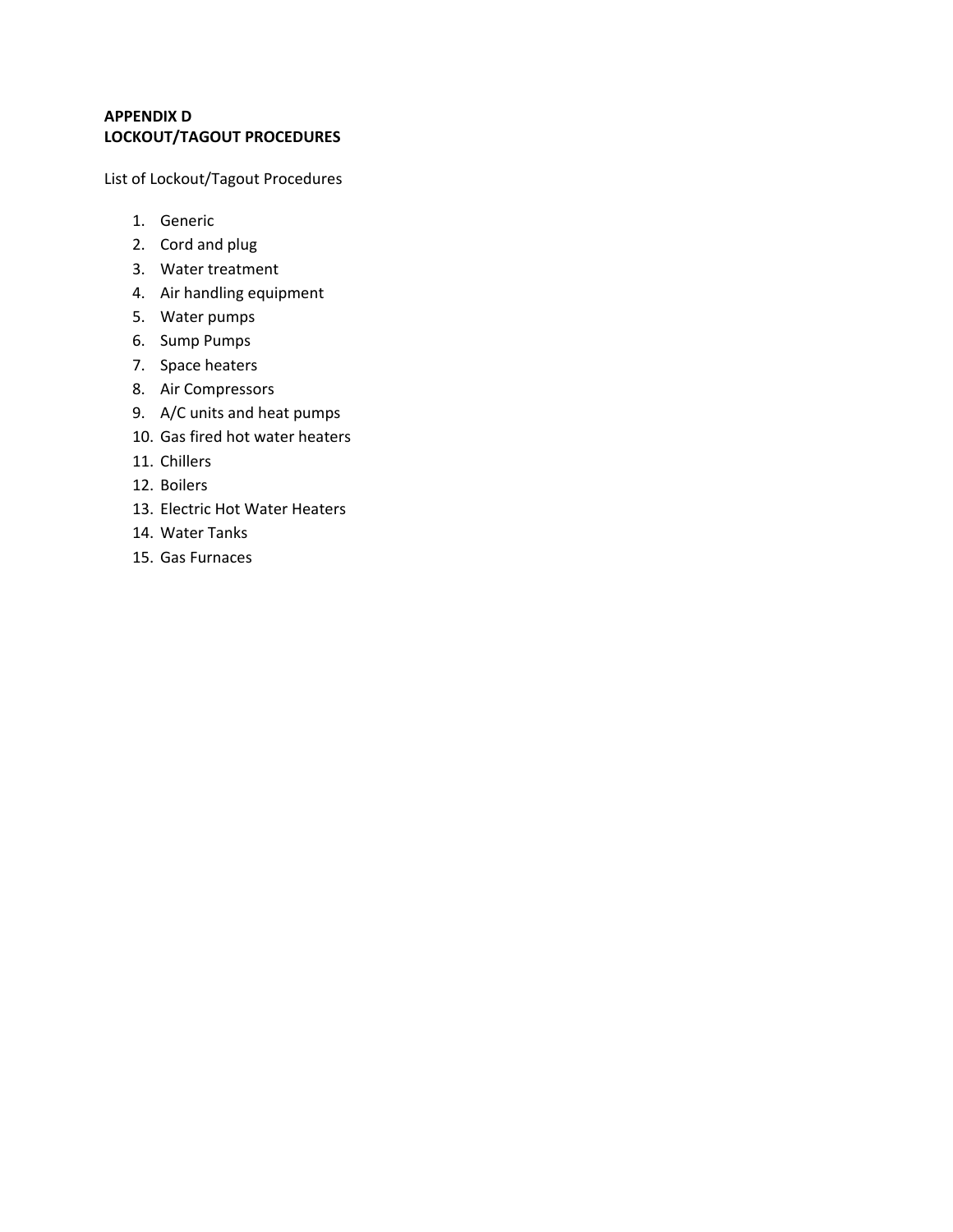Lockout/Tagout Procedure Number 1 Equipment: Generic

Procedure

- 1. Verify the location of energy isolating devices and the magnitude of the energy.
- 2. Notify the affected employees and work control.
- 3. Shut down by the normal stopping procedure.
- 4. De-activate the energy isolating device(s).
- 5. Lock out the energy isolating device(s) with assigned individual lock(s).
- 6. Dissipate or restrain residual or stored energy.
- 7. Verify the isolation by attempting to start or by testing.
- 8. Perform the service.
- 9. Ensure that nonessential items have been removed and that the equipment is intact.
- 10. Check the work area to ensure that all employees have been safely positioned or removed from the area.
- 11. Verify that the controls are in neutral.
- 12. Remove the lockout devices and reenergize the machine or equipment.
- 13. Notify affected employees.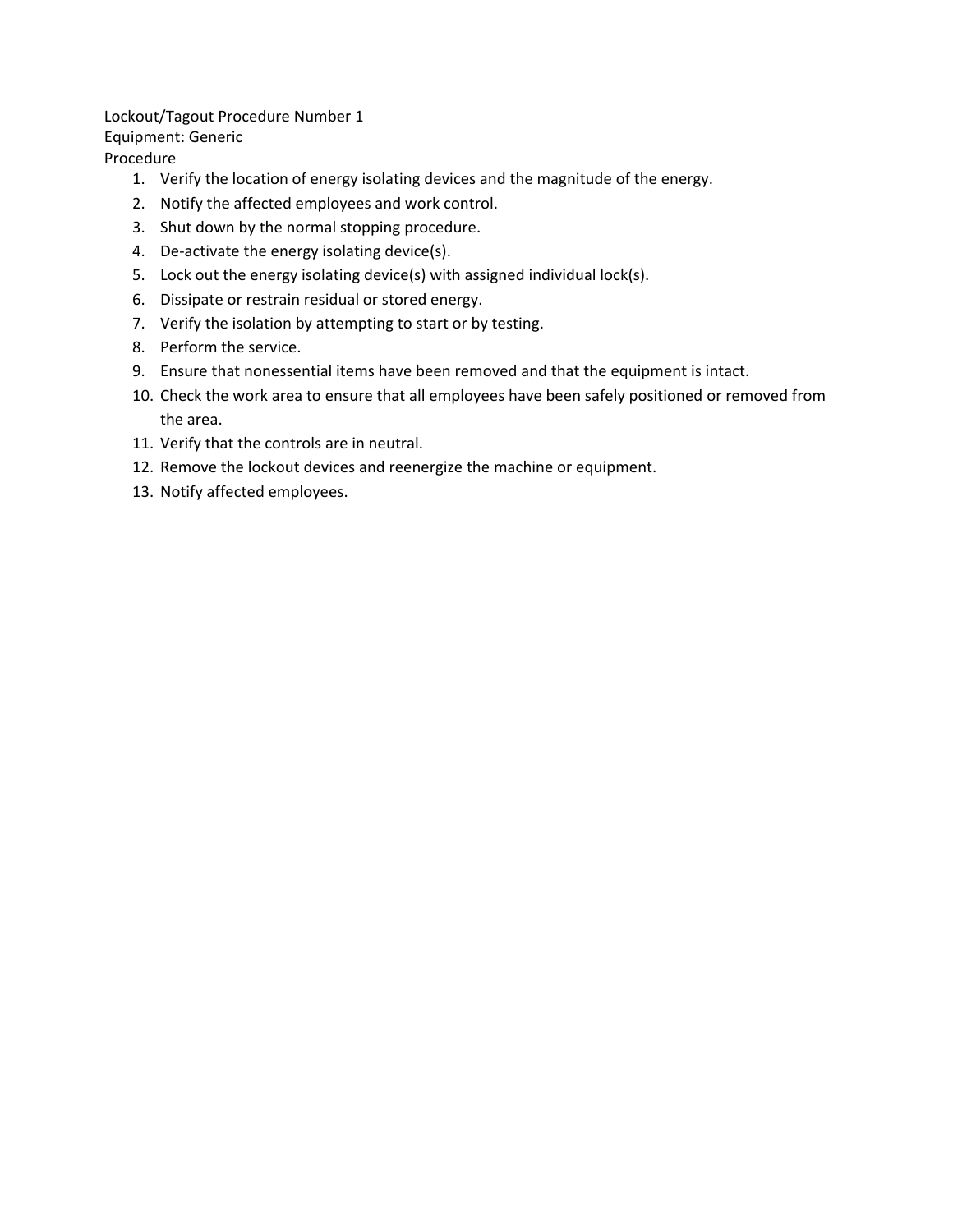Equipment: All cord and plug equipment and tools.

- 1. Verify identity of energy sources and isolation devices.
	- a. Energy source is 110 volt electric.
	- b. No isolation device.
	- c. Cord and plug.
	- d. This unit might have a starting capacitor.
- 2. Notify the affected employees.
- 3. Shut down. Turn off the switch on the unit. Wait until all mechanical parts have stopped moving.
- 4. De-activate. Unplug the equipment from the outlet.
- 5. Lock out. Not necessary to lockout the equipment if it is going to be under your control the entire time. If you must leave the area for any reason, then you must attach your lock and tag to a plug lock on the plug.
- 6. Dissipate. Dissipate the capacitor if the unit has one.
- 7. Verify. Verify that the unit is de-energized by attempting to start the equipment using the on/off switch.
- 8. Perform the service.
- 9. Ensure that nonessential items have been removed and that the equipment is intact.
- 10. Check the work area to ensure that all employees have been safely positioned or removed from the area.
- 11. Verify that the controls are in neutral or off position.
- 12. Remove the lockout devices and reenergize the machine or equipment.
- 13. Notify affected employees.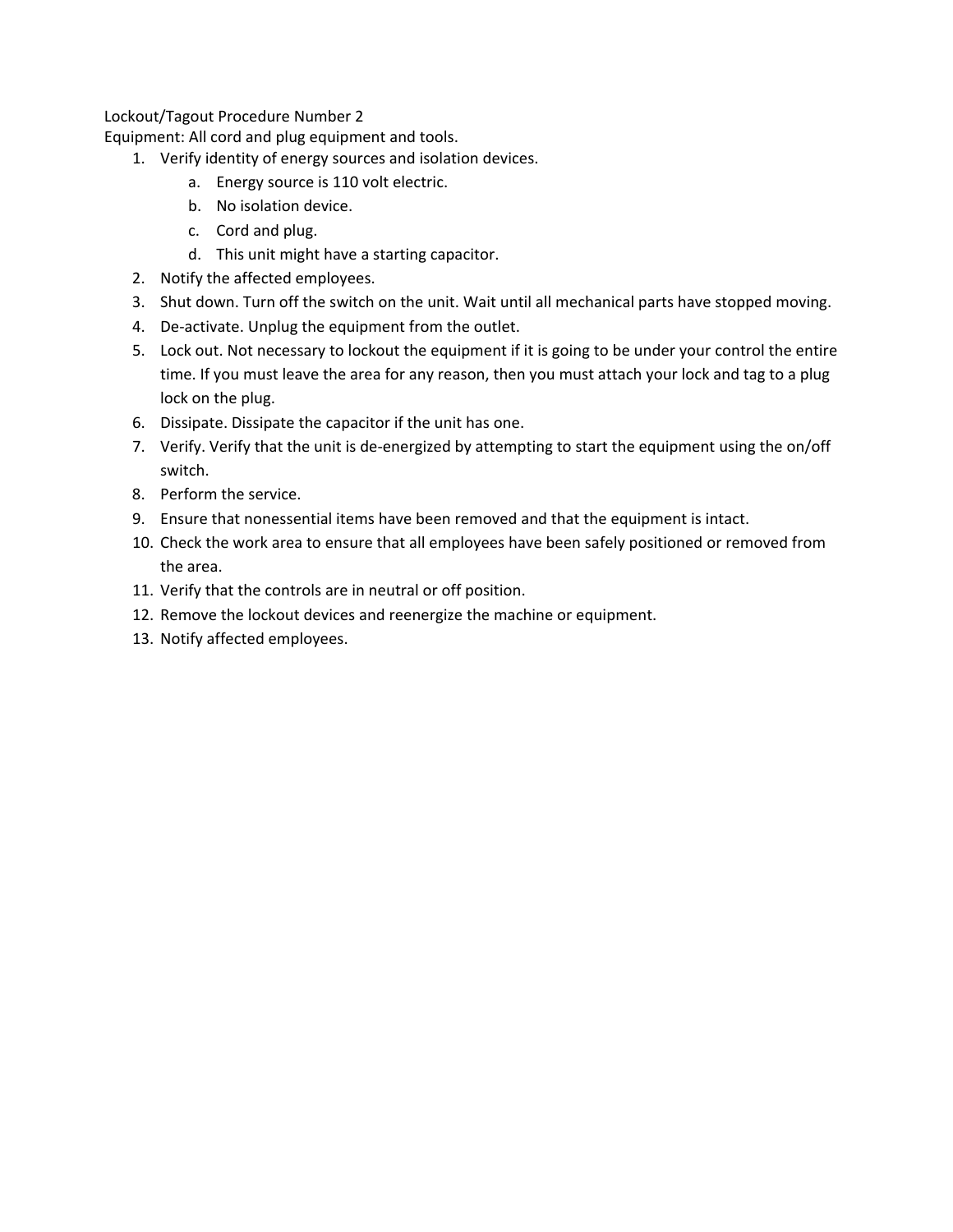Equipment: All water treatment systems.

- 1. Verify location of energy isolating devices and magnitude of energy.
	- a. 120 volt electricity
	- b. Treatment chemicals
	- c. Water
- 2. Notify the affected employees and work control.
- 3. Shut down: Shut down the equipment by turning off the switch on the unit.
- 4. De-activate the energy isolating device(s).
	- a. Unplug the equipment from the outlet
	- b. Turn off all water valves
	- c. Bleed water pressure by cracking open the line
	- d. Remove chemical suction hose from the container
	- e. Allow to drain back into the container
- 5. Lock out the energy isolating device(s) with assigned individual lock(s). Not necessary to lockout the equipment if it is going to be under your control the entire time. If you must leave the area for any reason, then you must attach your lock and tag to a plug lock on the plug.
- 6. Dissipate or restrain residual or stored energy. This unit does not have stored or residual energy.
- 7. Verify the isolation by attempting to start or by testing. Verify that the unit is de-energized by attempting to start the equipment using the on/off switch.
- 8. Perform the service.
- 9. Ensure that nonessential items have been removed and that the equipment is intact.
- 10. Check the work area to ensure that all employees have been safely positioned or removed from the area.
- 11. Verify that the on/off switch is in the off position.
- 12. Remove the lockout devices and reenergize the machine or equipment.
- 13. Notify affected employees.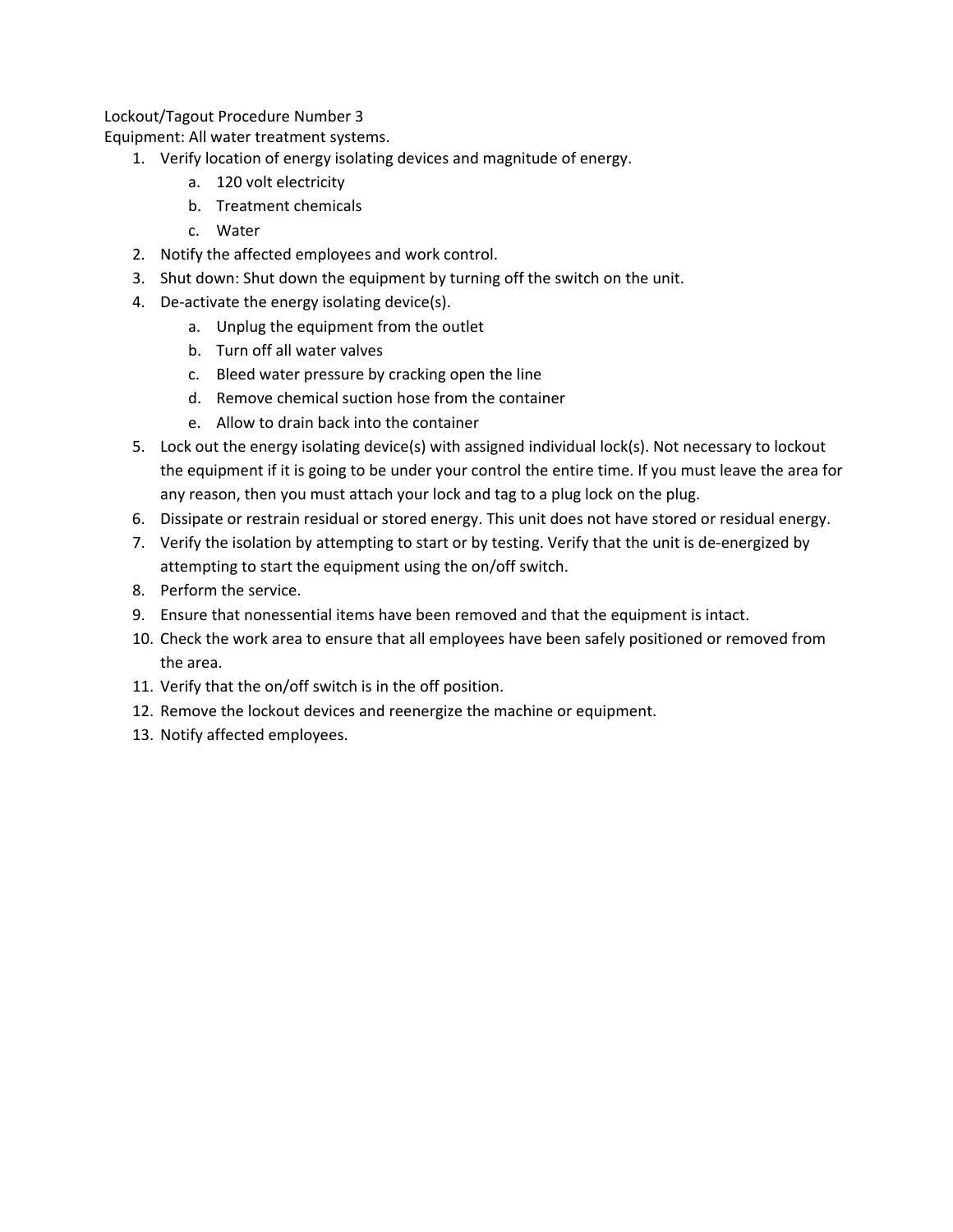Equipment: Air Handlers

- 1. Verify location of energy isolating devices and the magnitude of energy.
	- a. Electric 120 to 480 volts
	- b. Starting capacitor (on some units)
	- c. Hot water
	- d. Cold water
- 2. Notify the affected employees and work control.
- 3. Shut down by the normal stopping procedure.
	- a. Turn off power at the control point
	- b. Turn off at breaker or toggle switch if equipped
	- c. Wait until fan has stopped moving
	- d. Shut off all water valves if necessary (this step usually isn't necessary)
- 4. De-activate the energy isolating device(s). Throw the disconnect to the off position.
- 5. Lock out the energy isolating device(s) with assigned individual lock(s).
- 6. Dissipate or restrain residual or stored energy. Some fan units have a starting capacitor. Bleed of stored electricity from the capacitor if equipped.
- 7. Verify the isolation by attempting to start or by testing.
- 8. Perform the service.
- 9. Ensure that nonessential items have been removed and that the equipment is intact.
- 10. Check the work area to ensure that all employees have been safely positioned or removed from the area.
- 11. Verify that the controls are in neutral or off position.
- 12. Remove the lockout devices and reenergize the machine or equipment.
- 13. Notify affected employees.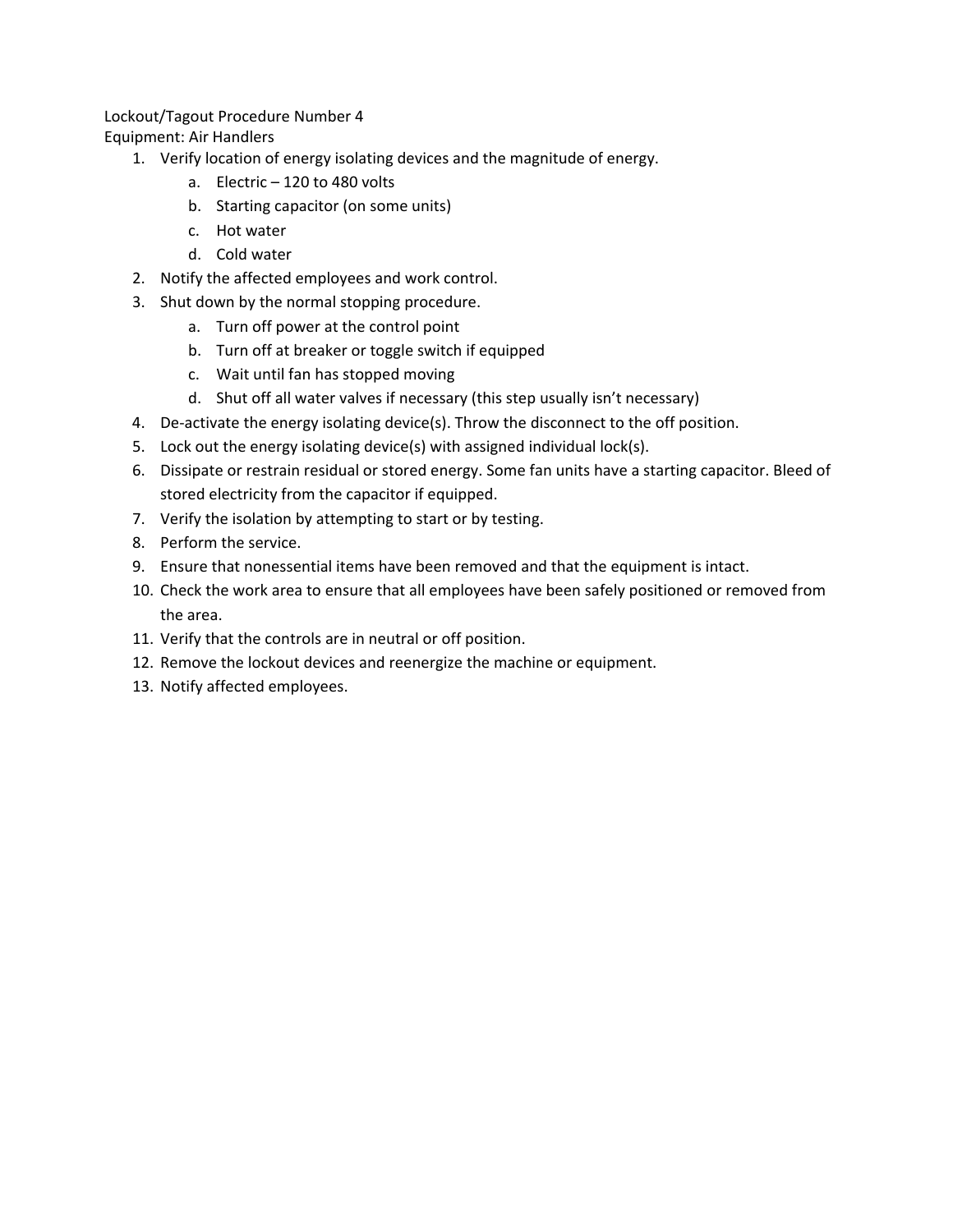Equipment: Water Pumps

- 1. Verify location of energy isolating devices and the magnitude of energy.
	- a. Most pumps operate on 110 or 220 volt electricity.
	- b. Some pumps have knife switches for disconnects.
	- c. Some pumps may have starting capacitors.
	- d. Hot water pumps have hot water in and out. Gate or ball valves control water flow.
	- e. Cold water pumps have cold water in and out. Gate or ball valves control water flow.
- 2. Notify the affected employees and work control.
- 3. Shut down by the normal stopping procedure. Turn off the pump by opening the switch closest to the unit.
- 4. De-activate the energy isolating device(s).
	- a. If the pump has a knife switch, throw the switch to the off (open) position.
	- b. Move the breaker to the off (open) position.
	- c. Close all water valves, in and out.
- 5. Lock out the energy isolating device(s) with assigned individual lock(s).
	- a. Apply lock to knife switch. If not equipped with a knife switch, apply breaker lock to breaker.
	- b. Apply valve locks to water valves.
- 6. Dissipate or restrain residual or stored energy.
	- a. Dissipate the capacitor.
	- b. Drain water in lines.
	- c. Allow hot water lines to cool first.
- 7. Verify the isolation by attempting to start or by testing.
- 8. Perform the service.
- 9. Ensure that nonessential items have been removed and that the equipment is intact.
- 10. Check the work area to ensure that all employees have been safely positioned or removed from the area.
- 11. Verify that the controls are in neutral or off position.
- 12. Remove the lockout devices and reenergize the machine or equipment.
- 13. Notify affected employees.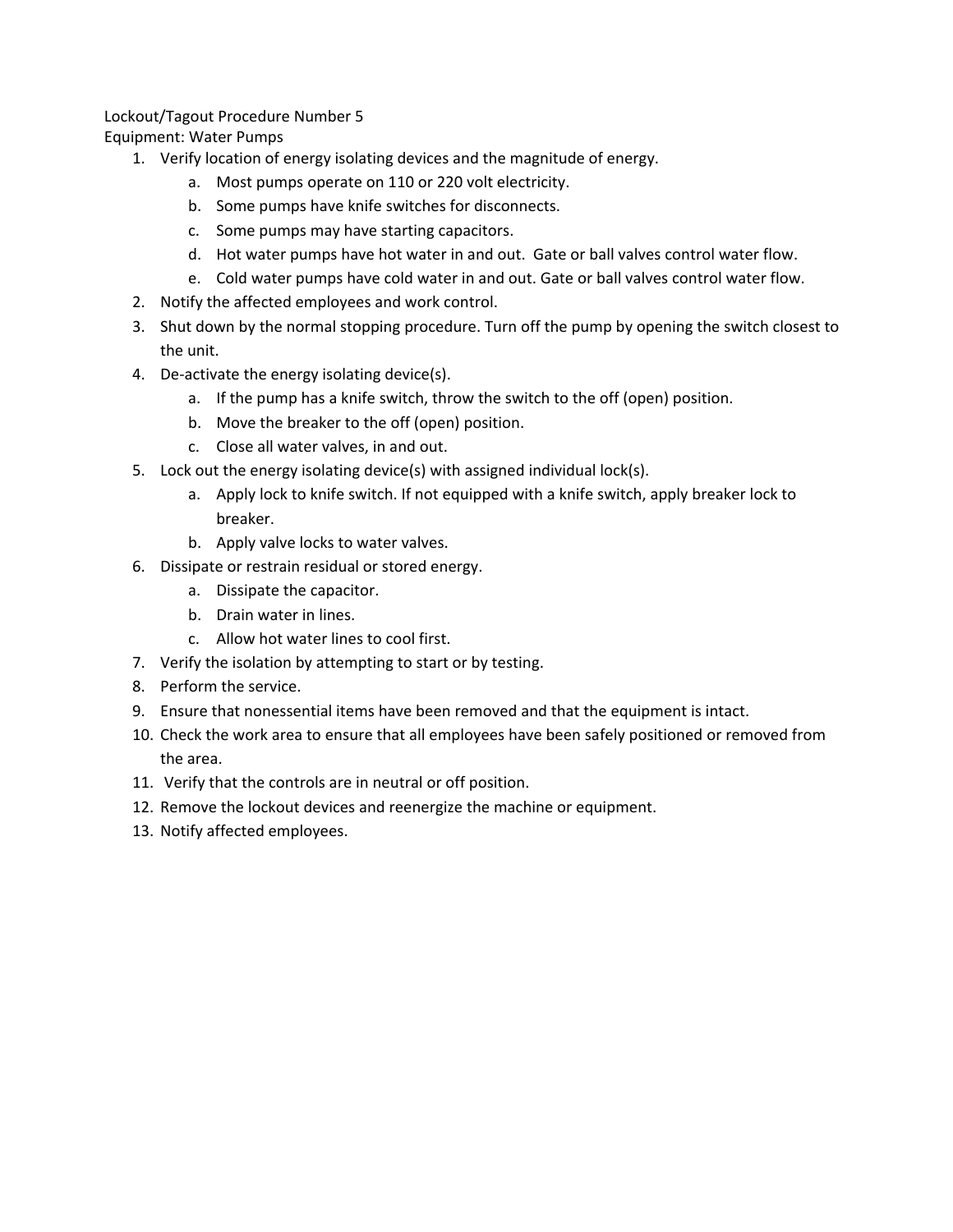Equipment: Sump Pumps

- 1. Verify location of energy isolating devices and the magnitude of energy.
	- a. Most units are 120 to 3 phase 480 volt electric cord and plug.
	- b. Most units have switches operated by a float ball.
- 2. Notify the affected employees and work control.
- 3. Shut down by the normal stopping procedure. Make sure toggle switch is in off (open) position.
- 4. De-activate the energy isolating device(s). Unplug the unit.
- 5. Lock out the closest disconnecting energy isolating device(s) with assigned individual lock (s). Not necessary to lockout the equipment if it is going to be under your control the entire time. If you must leave the area for any reason, then you must attach your lock and tag to a plug lock on the plug.
- 6. Dissipate or restrain residual or stored energy. Allow water to drain from the discharge line into the sump pit.
- 7. Verify the isolation by attempting to start or by testing.
- 8. Perform the service.
- 9. Ensure that nonessential items have been removed and that the equipment is intact.
- 10. Check the work area to ensure that all employees have been safely positioned or removed from the area.
- 11. Verify that the controls are in neutral.
- 12. Remove the lockout devices and reenergize the machine or equipment.
- 13. Notify affected employees.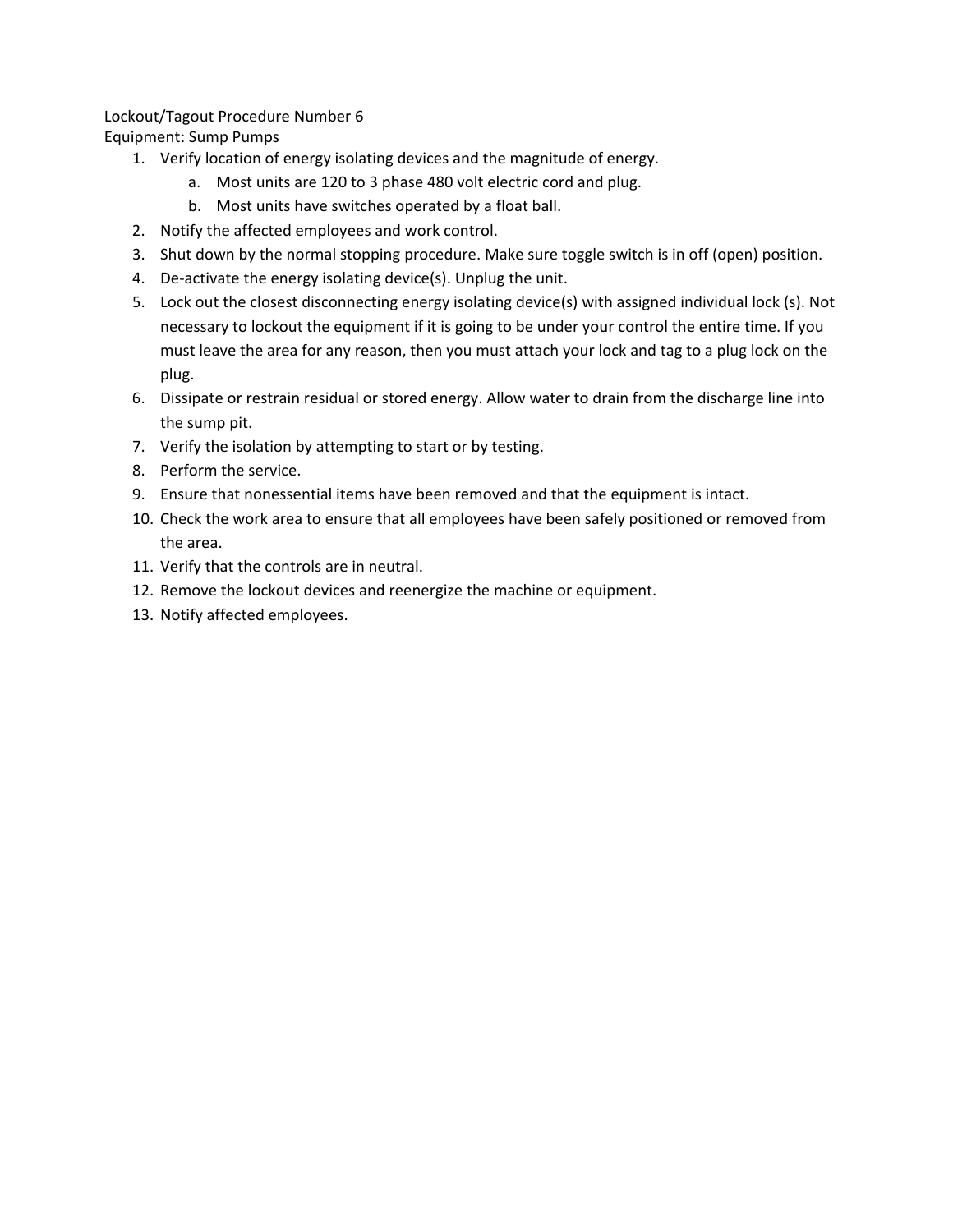Equipment: Electric space heaters

- 1. Verify location of energy isolating devices and the magnitude of energy.
	- a. Most heaters operate on 120 or 208 volts electric.
	- b. Most have toggle switches and breakers.
- 2. Notify the affected employees and work control.
- 3. Shut down by the normal stopping procedure. Turn off the unit by placing the switch or breaker in off (open) position.
- 4. De-activate the energy isolating device(s). Place breaker in off (open) position.
- 5. Lock out the energy isolating device(s) with assigned individual lock(s).
- 6. Dissipate or restrain residual or stored energy. There is no residual energy.
- 7. Verify the isolation by attempting to start or by testing.
- 8. Perform the service.
- 9. Ensure that nonessential items have been removed and that the equipment is intact.
- 10. Check the work area to ensure that all employees have been safely positioned or removed from the area.
- 11. Verify that the controls are in neutral.
- 12. Remove the lockout devices and reenergize the machine or equipment.
- 13. Notify affected employees.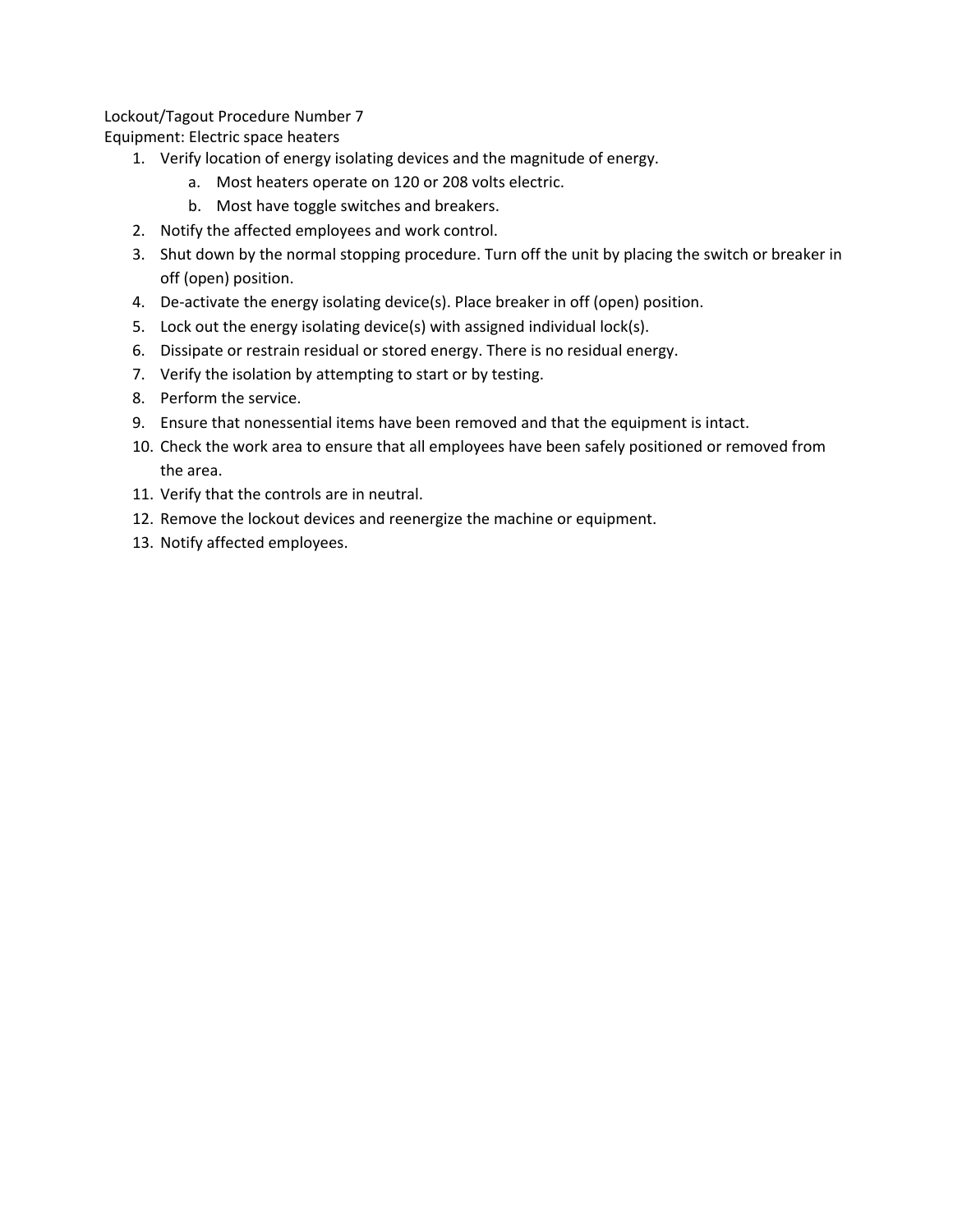Equipment: Air Compressors

- 1. Verify location of energy isolating devices and the magnitude of energy.
	- a. Most air compressors operate on 120 to 480 volts electric.
	- b. Some compressors have toggle switches, some have push button controls, some have knife switch disconnects.
	- c. Compressed air in the line.
- 2. Notify the affected employees and work control.
- 3. Shut down by the normal stopping procedure.
- 4. De-activate the energy isolating device(s).
	- a. Throw the breaker to the off (open) position.
	- b. Throw the d/c to the off (open) position (if equipped).
- 5. Lock out the energy isolating device(s) with assigned individual lock(s).
- 6. Dissipate or restrain residual or stored energy.
	- a. Dissipate the capacitor.
	- b. Bleed off any air in the line.
- 7. Verify the isolation by attempting to start or by testing.
- 8. Perform the service.
- 9. Ensure that nonessential items have been removed and that the equipment is intact.
- 10. Check the work area to ensure that all employees have been safely positioned or removed from the area.
- 11. Verify that the controls are in neutral.
- 12. Remove the lockout devices and reenergize the machine or equipment.
- 13. Notify affected employees.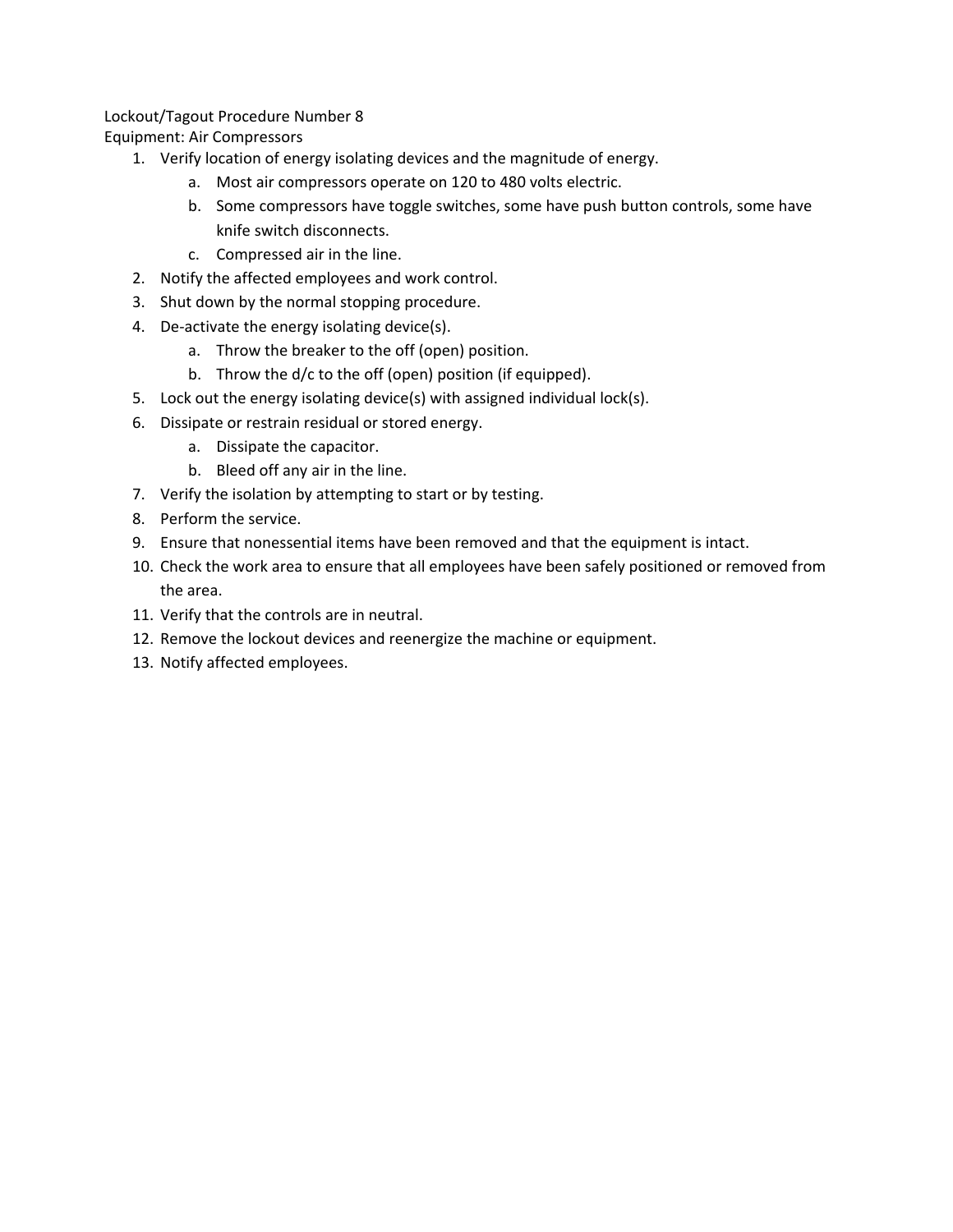Equipment: A/C Units, Heat Pumps

- 1. Verify location of energy isolating devices and the magnitude of energy.
	- a. Most A/C units and heat pumps operate on 120 to 3 phase 480 volts electric.
	- b. Most have starting capacitors.
	- c. Refrigerant in the lines under pressure.
- 2. Notify the affected employees and work control.
- 3. Shut down by the normal stopping procedure.
- 4. De-activate the energy isolating device(s).
	- a. Throw knife switch to off (open) position.
	- b. Throw breaker to off (open) position.
- 5. Lock out the energy isolating device(s) with assigned individual lock(s).
- 6. Dissipate or restrain residual or stored energy.
	- a. Dissipate the capacitor.
	- b. Depending on the work to be performed, refrigerant lines may need to be drained and recovered.
- 7. Verify the isolation by attempting to start or by testing.
- 8. Perform the service.
- 9. Ensure that nonessential items have been removed and that the equipment is intact.
- 10. Check the work area to ensure that all employees have been safely positioned or removed from the area.
- 11. Verify that the controls are in neutral.
- 12. Remove the lockout devices and reenergize the machine or equipment.
- 13. Notify affected employees.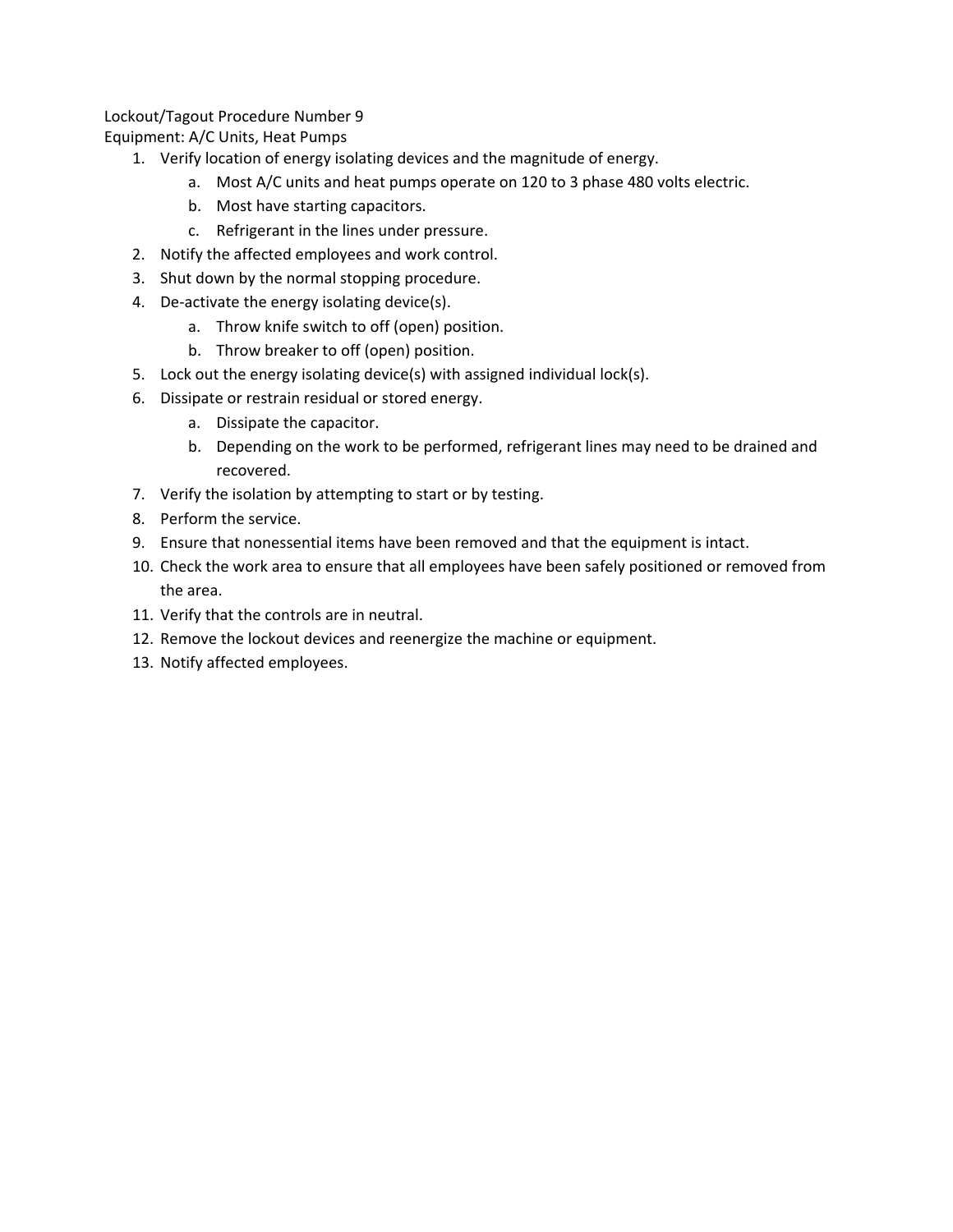Equipment: Gas Fired Hot Water Heaters

- 1. Verify location of energy isolating devices and the magnitude of energy.
	- a. 120 volt electricity Natural gas with gas valves
	- b. Some units have electronic ignition
	- c. Hot water
	- d. Cold water
- 2. Notify the affected employees and work control.
- 3. Shut down by the normal stopping procedure.
- 4. De-activate the energy isolating device(s).
	- a. Turn gas cock to off (closed) position.
	- b. Throw switch to off (open) position.
	- c. Turn water valves to off (closed position)
- 5. Lock out the energy isolating device(s) with assigned individual lock(s).
- 6. Dissipate or restrain residual or stored energy.
	- a. Bleed any gas. BE SURE THERE ARE NO IGNITION SOURCES NEAR THE UNIT.
	- b. Bleed off water lines. LET HOT WATER COOL BEFORE BLEEDING.
- 7. Verify the isolation by attempting to start or by testing.
- 8. Perform the service.
- 9. Ensure that nonessential items have been removed and that the equipment is intact.
- 10. Check the work area to ensure that all employees have been safely positioned or removed from the area.
- 11. Verify that the controls are in neutral.
- 12. Remove the lockout devices and reenergize the machine or equipment.
- 13. Notify affected employees.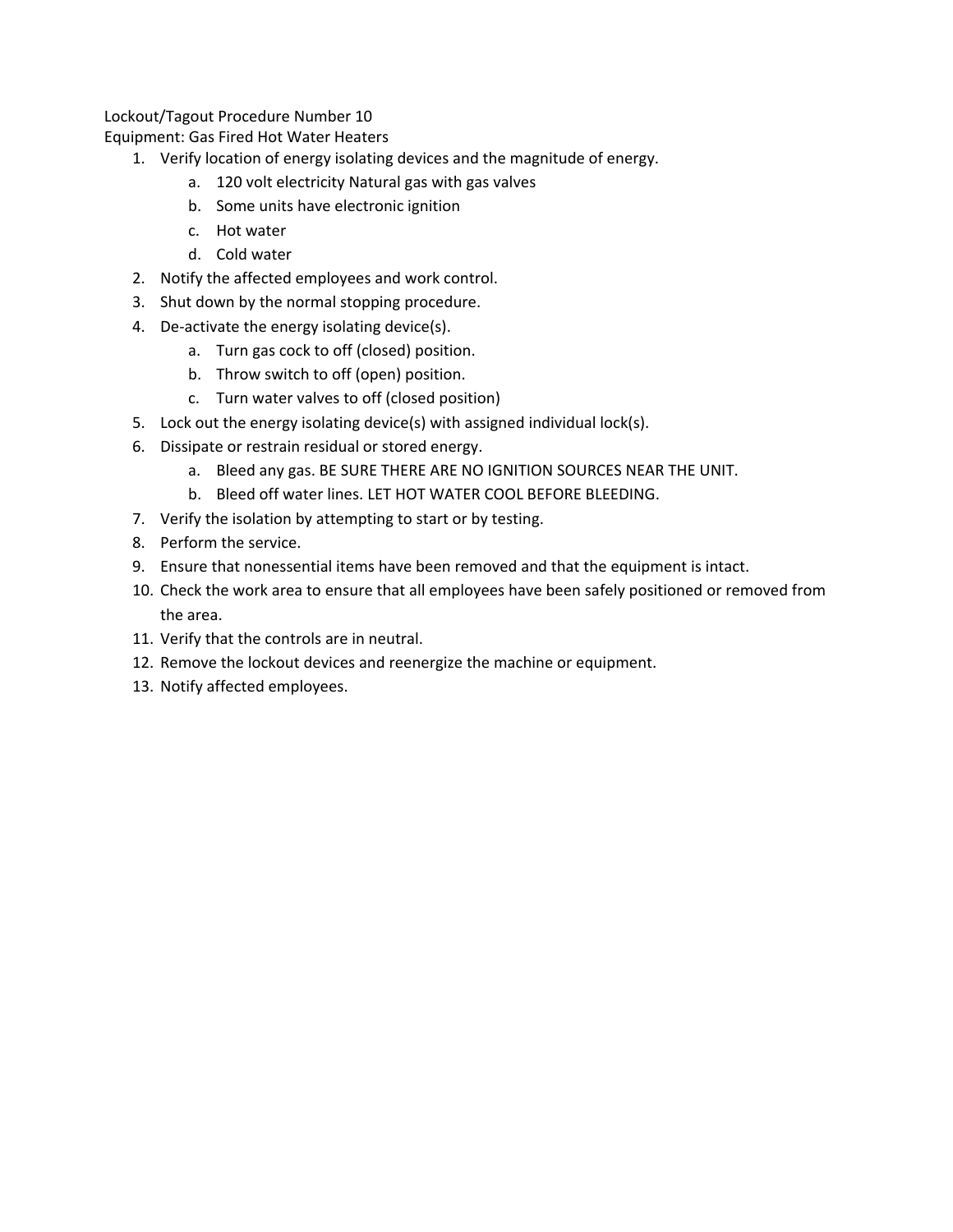Equipment: Chiller Units

- 1. Verify location of energy isolating devices and the magnitude of energy.
	- a. 120 volt control circuit
	- b. 220, 480 or 4160 volt motor current
	- c. Refrigerant in the lines under pressure
- 2. Notify the affected employees and work control.
- 3. Shut down by the normal stopping procedure.
- 4. De-activate the energy isolating device(s).
	- a. Throw knife switch to off (open) position.
	- b. Throw breaker to off (open) position.
- 5. Lock out the energy isolating device(s) with assigned individual lock(s). Apply tags to all valves, switches, or other isolating devices
- 6. Dissipate or restrain residual or stored energy. Depending on the work to be performed, refrigerant may need to be recovered.
- 7. Verify the isolation by attempting to start or by testing.
- 8. Perform the service.
- 9. Ensure that nonessential items have been removed and that the equipment is intact.
- 10. Check the work area to ensure that all employees have been safely positioned or removed from the area.
- 11. Verify that the controls are in neutral.
- 12. Remove the lockout devices and reenergize the machine or equipment.
- 13. Notify affected employees.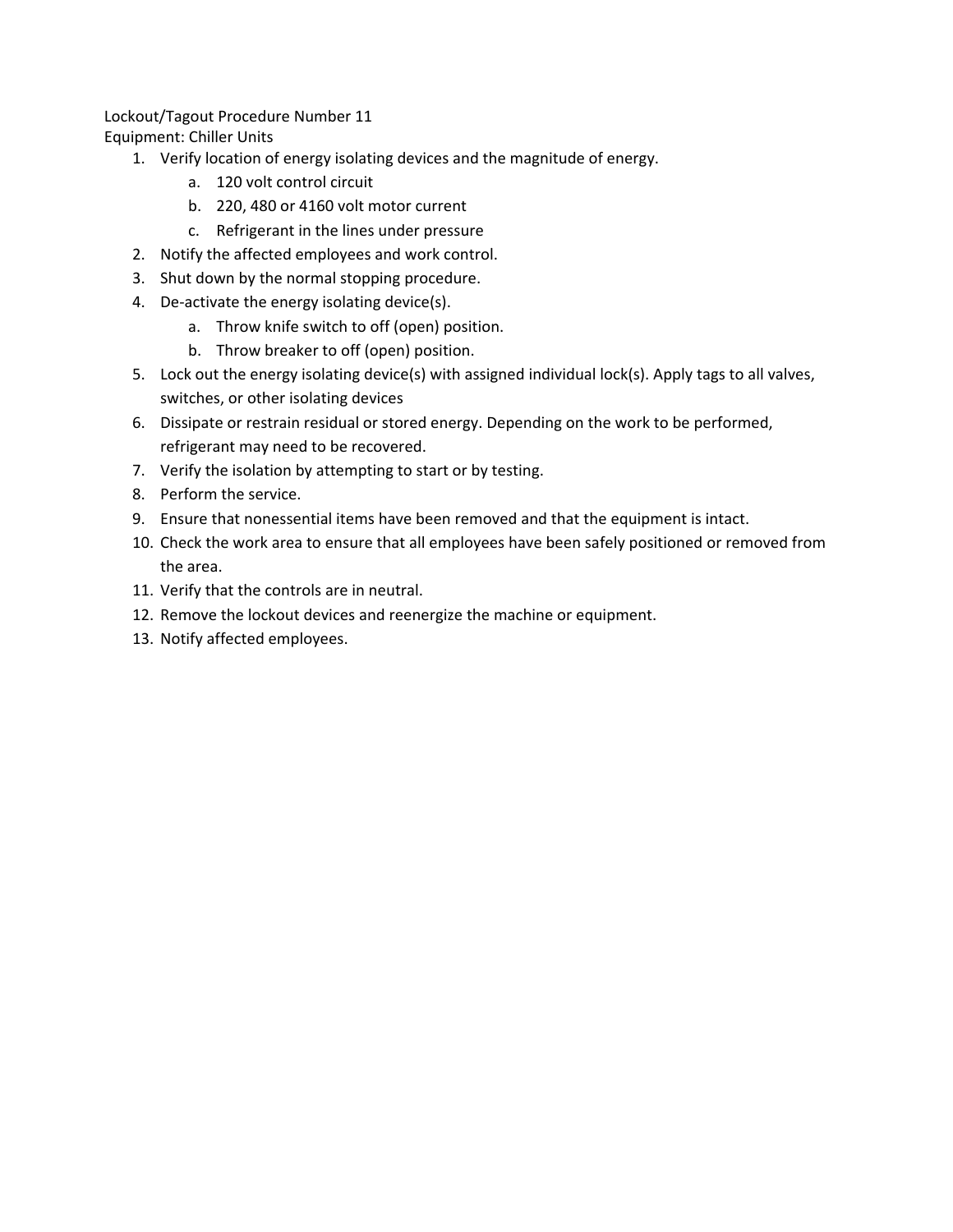#### Lockout/Tagout Procedure Number 12 Equipment: Boilers

- 1. Verify location of energy isolating devices and the magnitude of energy.
	- a. Most boilers have 110 volt control circuit and/or pilot ignition
	- b. D/C is usually a breaker
	- c. Fans can be 110 or 220 volt
	- d. Natural gas with ball valves
	- e. Fuel oil with outside stem and yoke (OSY)
	- f. Hot water with ball valves or OSY Feed water with ball valves or OSY
	- g. Steam with OSY
- 2. Notify the affected employees and work control.
- 3. Shut down by the normal stopping procedure.
	- a. Specific boilers may have different procedures Refer to the operation and maintenance manual for details
	- b. Stop the burner
	- c. Shut off feed water pumps
	- d. Shut of condensate pumps
	- e. Shut of makeup valve to condensate pumps
	- f. Allow time to cool down
	- g. Isolate all valves
		- i. Feed water
		- ii. Condensate
		- iii. Steam stop
		- iv. Gas valves (Main, Pilot)
		- v. Fuel oil valves
	- h. Isolate pumps
		- i. Water feeds
		- ii. Condensate pumps
		- iii. Fuel pumps
	- i. Turn off control circuit
	- j. Isolate fans (ID FD)
	- k. Unplug water treatment pumps
- 4. De-activate the energy isolating device(s). This was done as part of shutdown procedure.
- 5. Lock out the energy isolating device(s) with assigned individual lock(s).
	- a. Apply tags to all valves, switches, or other isolating devices.
	- b. If boiler is down for the season or for major repair, tags are acceptable.
	- c. LOCKS MUST BE USED IF BOILER IS DOWN FOR SHORT REPAIR.
- 6. Dissipate or restrain residual or stored energy.
	- a. Fans may have capacitors, dissipate capacitors if equipped.
	- b. Drain steam, gas, water, oil lines as necessary.
- 7. Verify the isolation by attempting to start or by testing.
- 8. Perform the service.
- 9. Ensure that nonessential items have been removed and that the equipment is intact.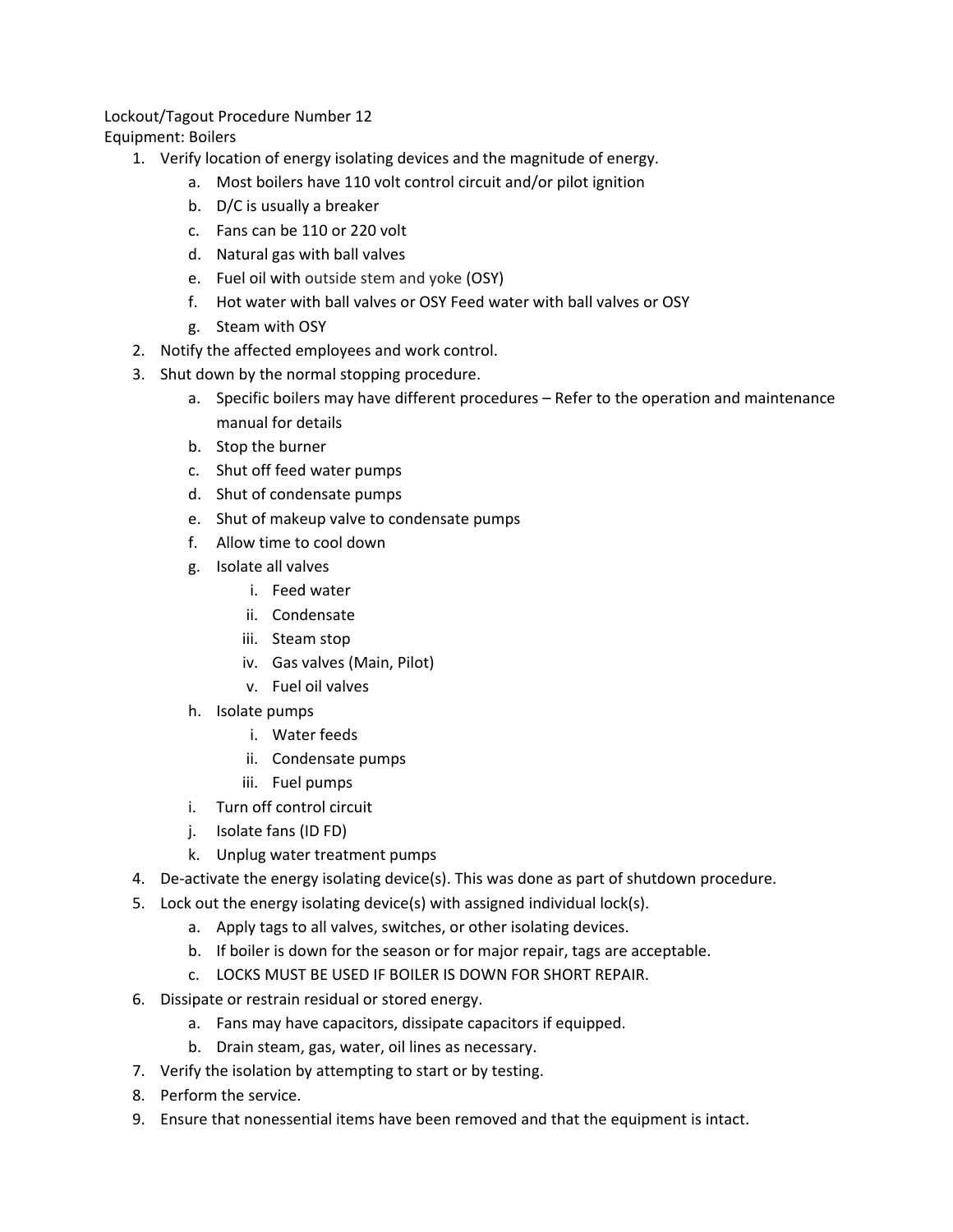- 10. Check the work area to ensure that all employees have been safely positioned or removed from the area.
- 11. Verify that the controls are in neutral.
- 12. Remove the lockout devices and reenergize the machine or equipment.
- 13. Notify affected employees.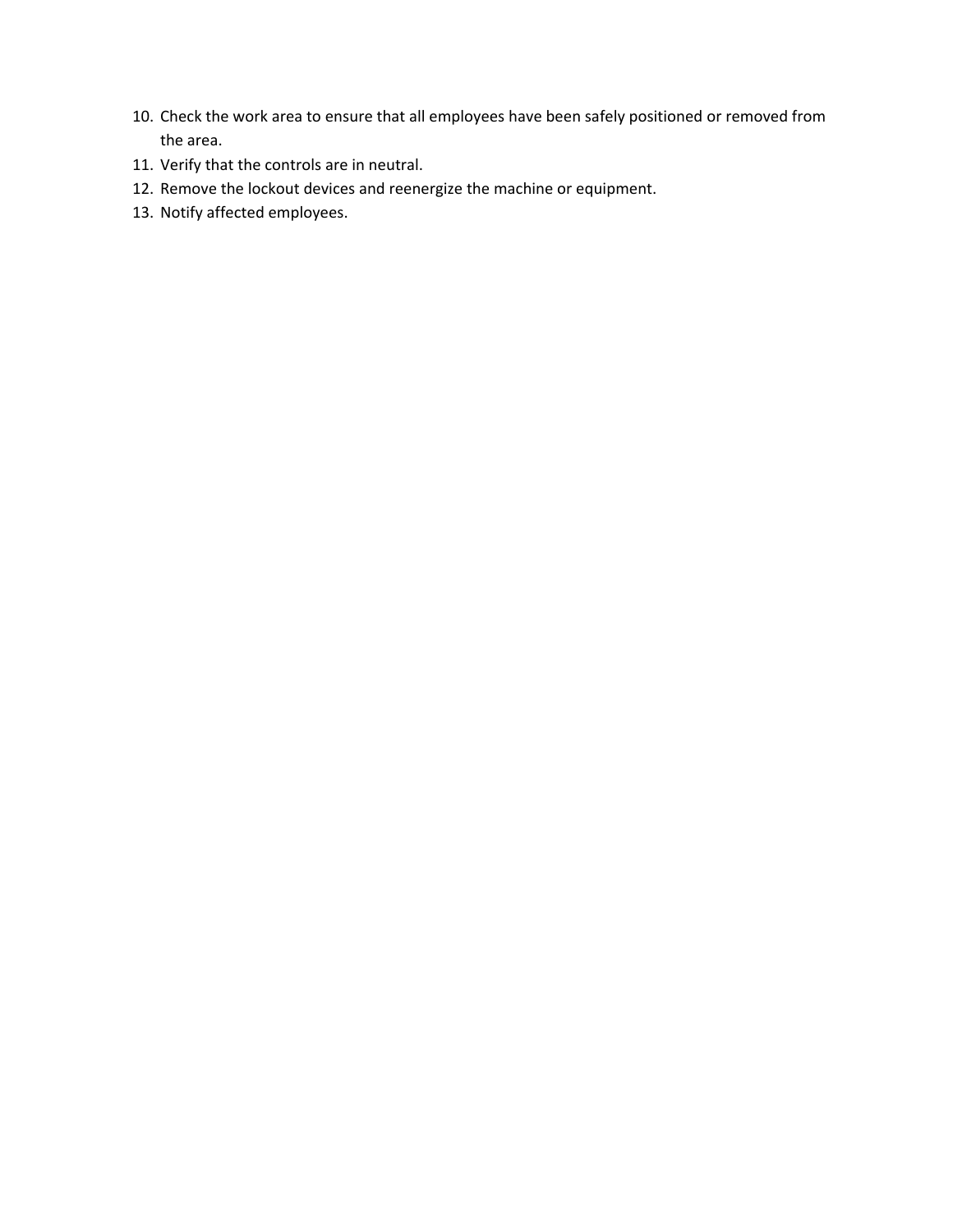Equipment: Electric hot water heaters

- 1. Verify location of energy isolating devices and the magnitude of energy.
	- a. Energy is 110 volt electricity
	- b. Usually only isolating device is a breaker
	- c. Cold water in ball or gate valve
	- d. Hot water out ball or gate valve
- 2. Notify the affected employees and work control.
- 3. Shut down by the normal stopping procedure.
- 4. De-activate the energy isolating device(s).
- 5. Lock out the energy isolating device(s) with assigned individual lock(s).
- 6. Dissipate or restrain residual or stored energy. Drain water.
- 7. Verify the isolation by attempting to start or by testing.
- 8. Perform the service.
- 9. Ensure that nonessential items have been removed and that the equipment is intact.
- 10. Check the work area to ensure that all employees have been safely positioned or removed from the area.
- 11. Verify that the controls are in neutral.
- 12. Remove the lockout devices and reenergize the machine or equipment.
- 13. Notify affected employees.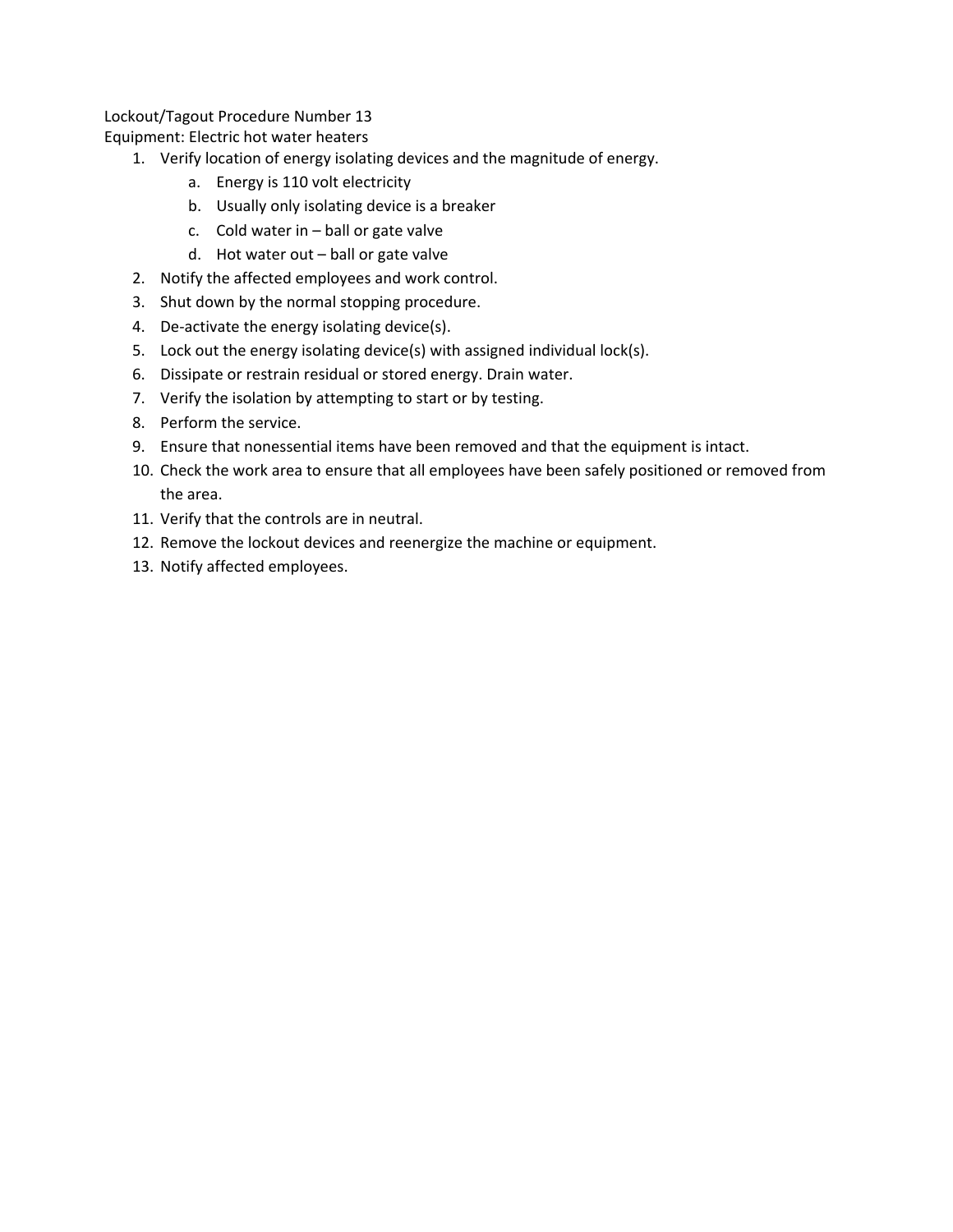Equipment: Water Tanks

- 1. Verify location of energy isolating devices and the magnitude of energy.
	- a. Usually the only source of energy will be from water, either hot or cold.
	- b. Gate, ball, or outside stem and yoke (OSY) valves.
- 2. Notify the affected employees and work control.
- 3. Shut down by the normal stopping procedure.
- 4. De-activate the energy isolating device(s).
	- a. Close all valves.
	- b. Allow to cool.
- 5. Lock out the energy isolating device(s) with assigned individual lock(s).
- 6. Dissipate or restrain residual or stored energy. Drain water.
- 7. Verify the isolation by attempting to start or by testing.
- 8. Perform the service.
- 9. Ensure that nonessential items have been removed and that the equipment is intact.
- 10. Check the work area to ensure that all employees have been safely positioned or removed from the area.
- 11. Verify that the controls are in neutral.
- 12. Remove the lockout devices and reenergize the machine or equipment.
- 13. Notify affected employees.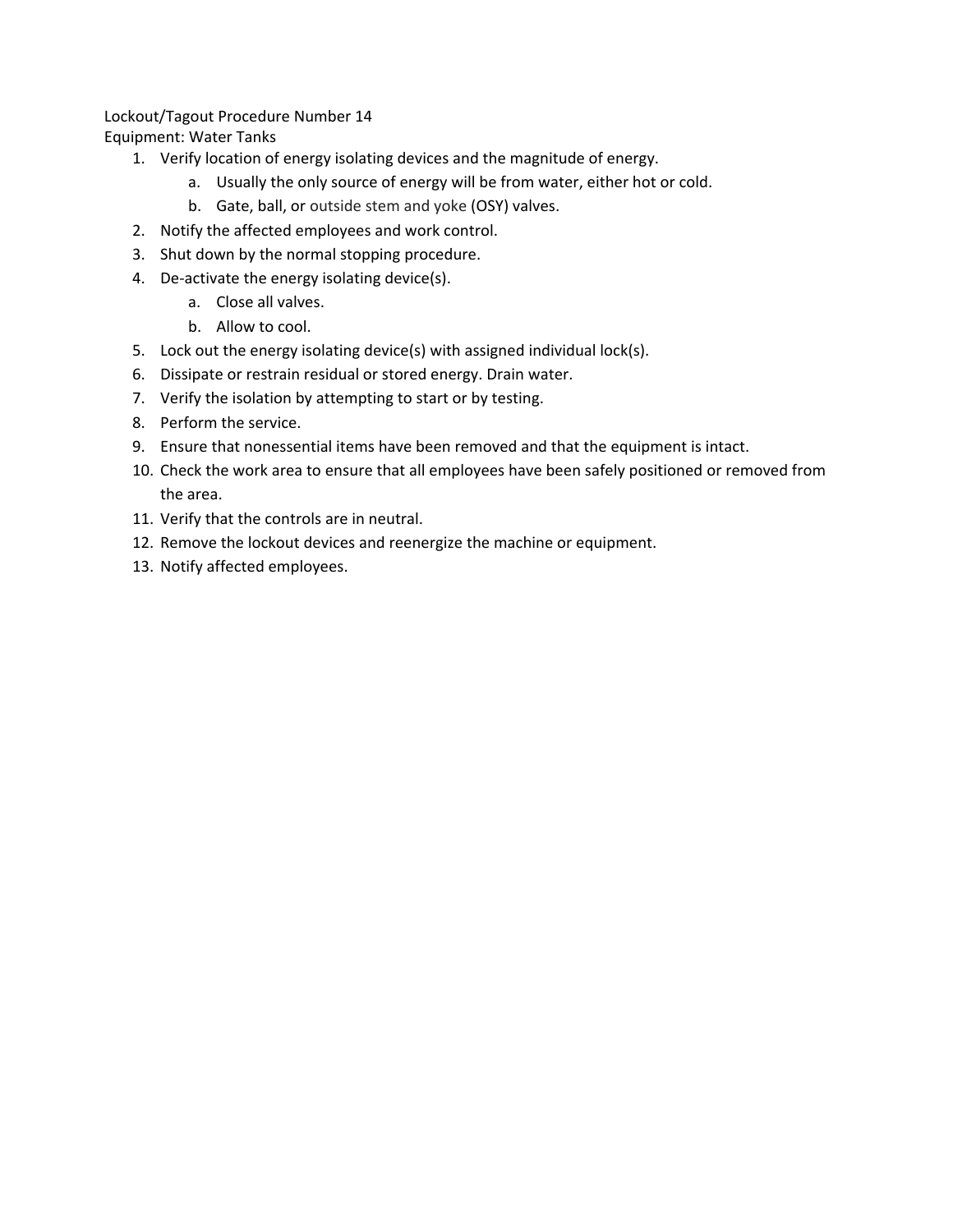Equipment: Gas Furnace

- 1. Verify location of energy isolating devices and the magnitude of energy.
	- a. Either 110 or 220 electric toggle switches and circuit breakers
	- b. Natural gas gas valve
- 2. Notify the affected employees and work control.
- 3. Shut down by the normal stopping procedure.
- 4. De-activate the energy isolating device(s).
- 5. Lock out the energy isolating device(s) with assigned individual lock(s).
- 6. Dissipate or restrain residual or stored energy.
- 7. Verify the isolation by attempting to start or by testing.
- 8. Perform the service.
- 9. Ensure that nonessential items have been removed and that the equipment is intact.
- 10. Check the work area to ensure that all employees have been safely positioned or removed from the area.
- 11. Verify that the controls are in neutral.
- 12. Remove the lockout devices and reenergize the machine or equipment.
- 13. Notify affected employees.